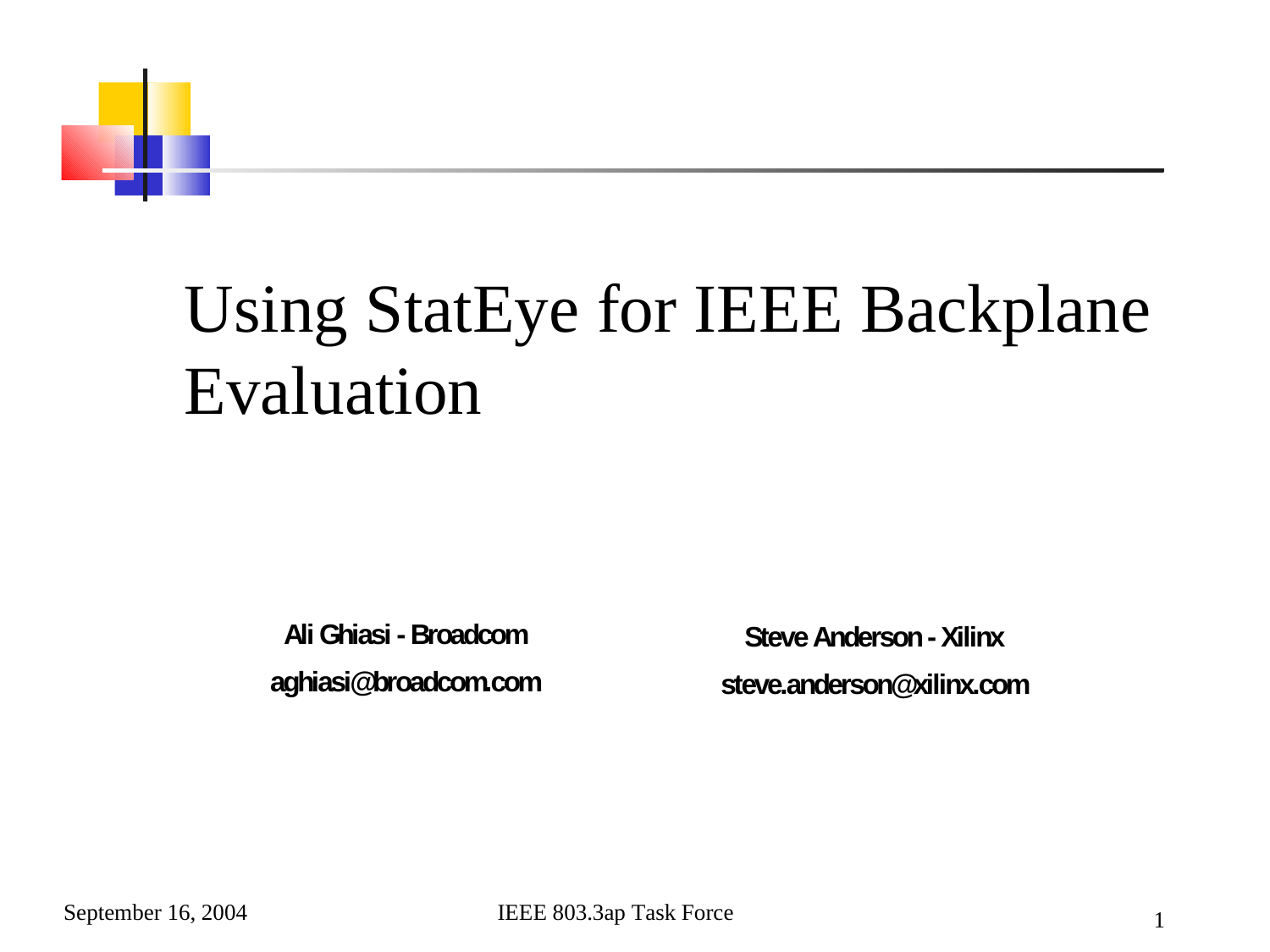## What is StatEye

- Non partisan open source Matlab tool to evaluate electrical or optical channel.
- Developed initially by Anthony Sanders and Edoardo Prete of Infineon.
- http://www.StatEye.org/ was launched in April 2004 by all developers.
	- Current release version of StatEye is 2.1B
	- StatEye 3.0 Beta is now available with GUI and better file arrangement
- StatEye was developed during OIF CEI development and now additional 6 standards body are considering to use StatEye.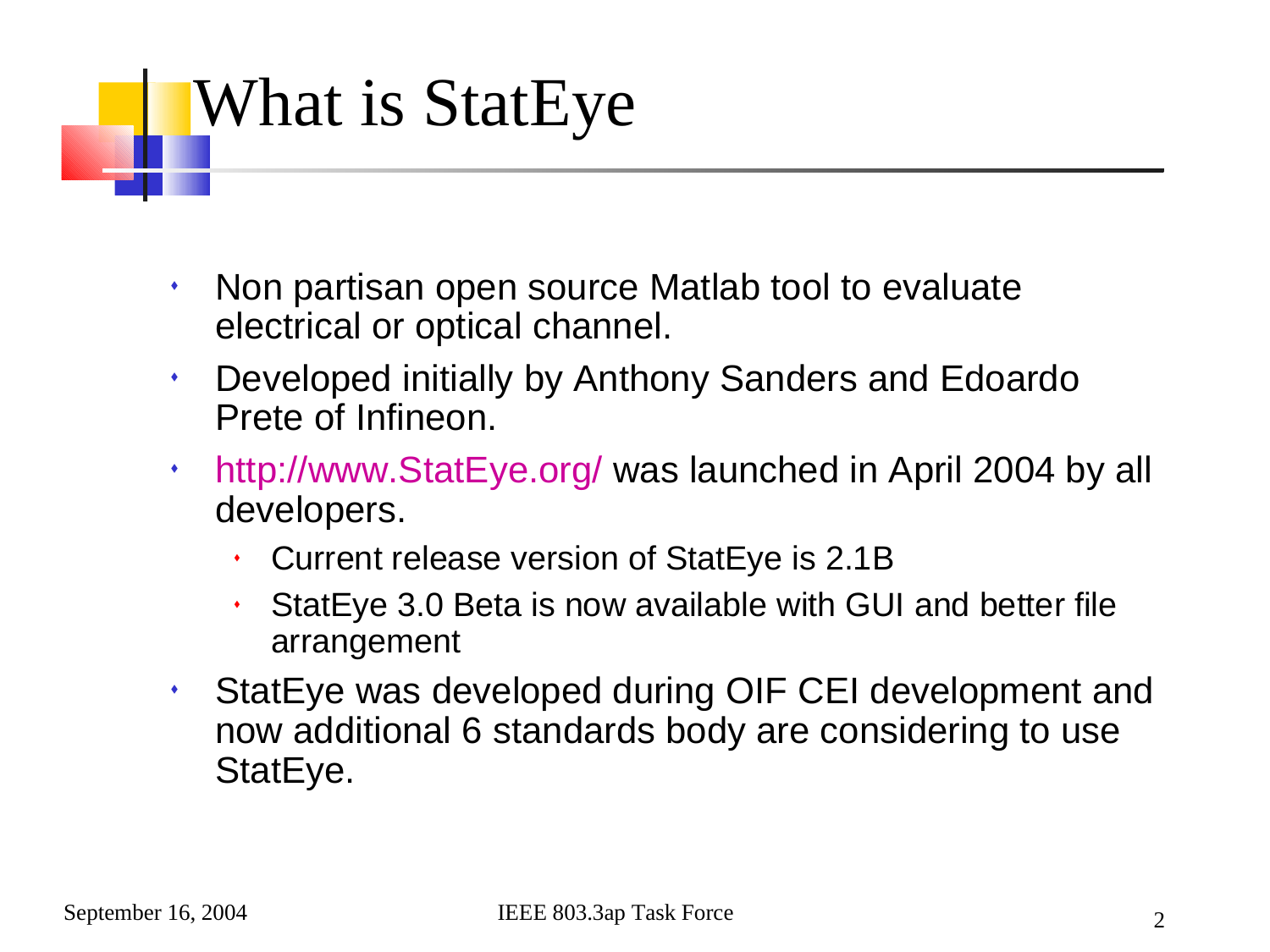#### StatEye Supported Features

- TX FFE
- RX FFE and DFE
- NRZ and PAM4
	- Current version does not support Dubinary.
- $\cdot$  Imports two, four port S-parameters, or ABC parameters can be imported.
- Support crosstalk aggressors
- StatEye has recently added MMF fiber based on Cambridge models for the LRM group.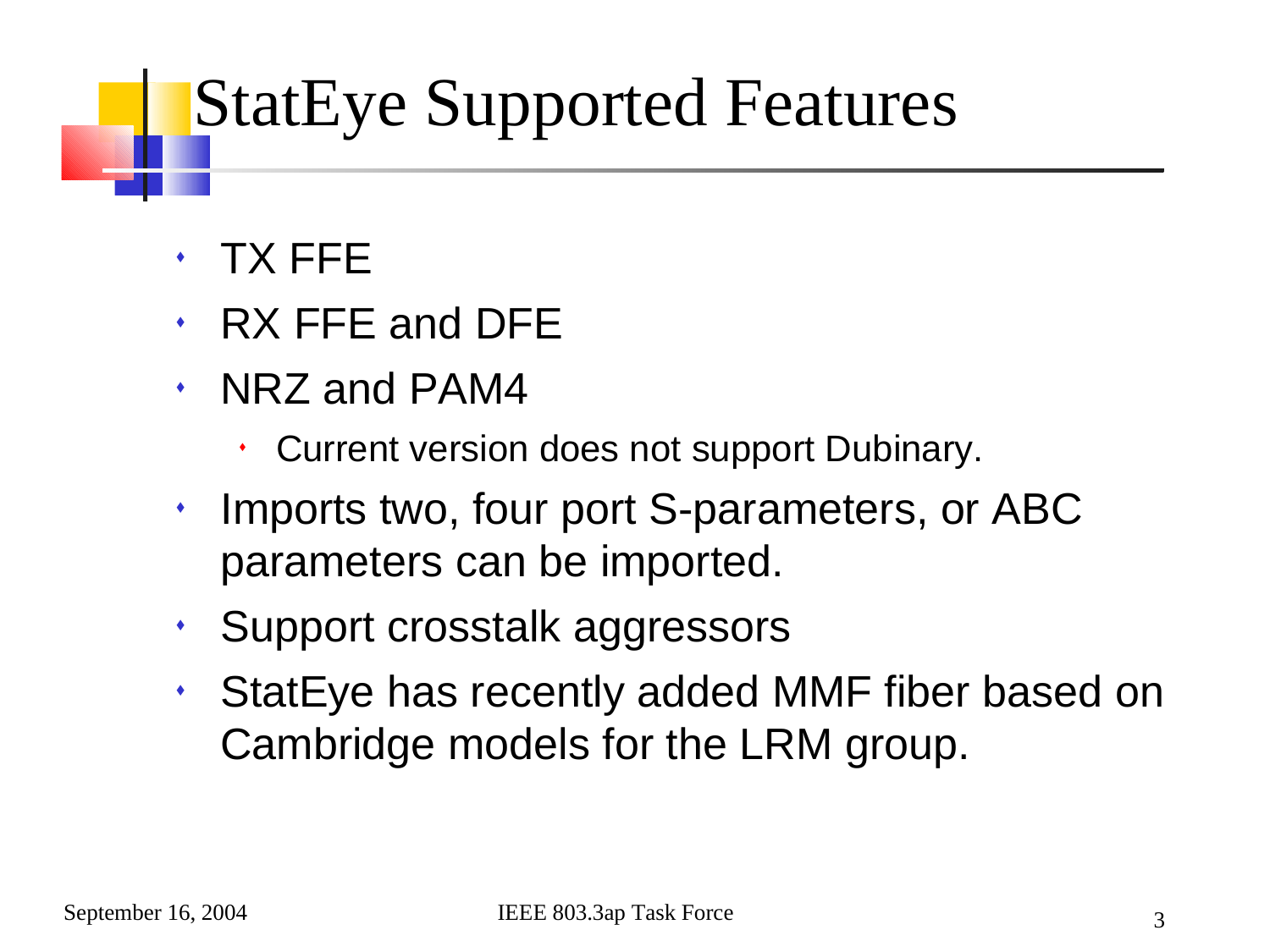#### Overview of StatEye 3.0 GUI



Driven from Matlab 6.5 script with parameters or new GUI (shown)

Generates a 1 UI pulse

Adds RJ and DJ

Shapes pulse for slew rate of silicon

User can apply any combo of techniques shown on diagram

Filters such as DFE can be optimised automatically

Includes non-linear components such as DFE

Computes ISI

Shows output pulse, spectrum, bathtub curve and eye diagram for different BERs.

#### Source StatEye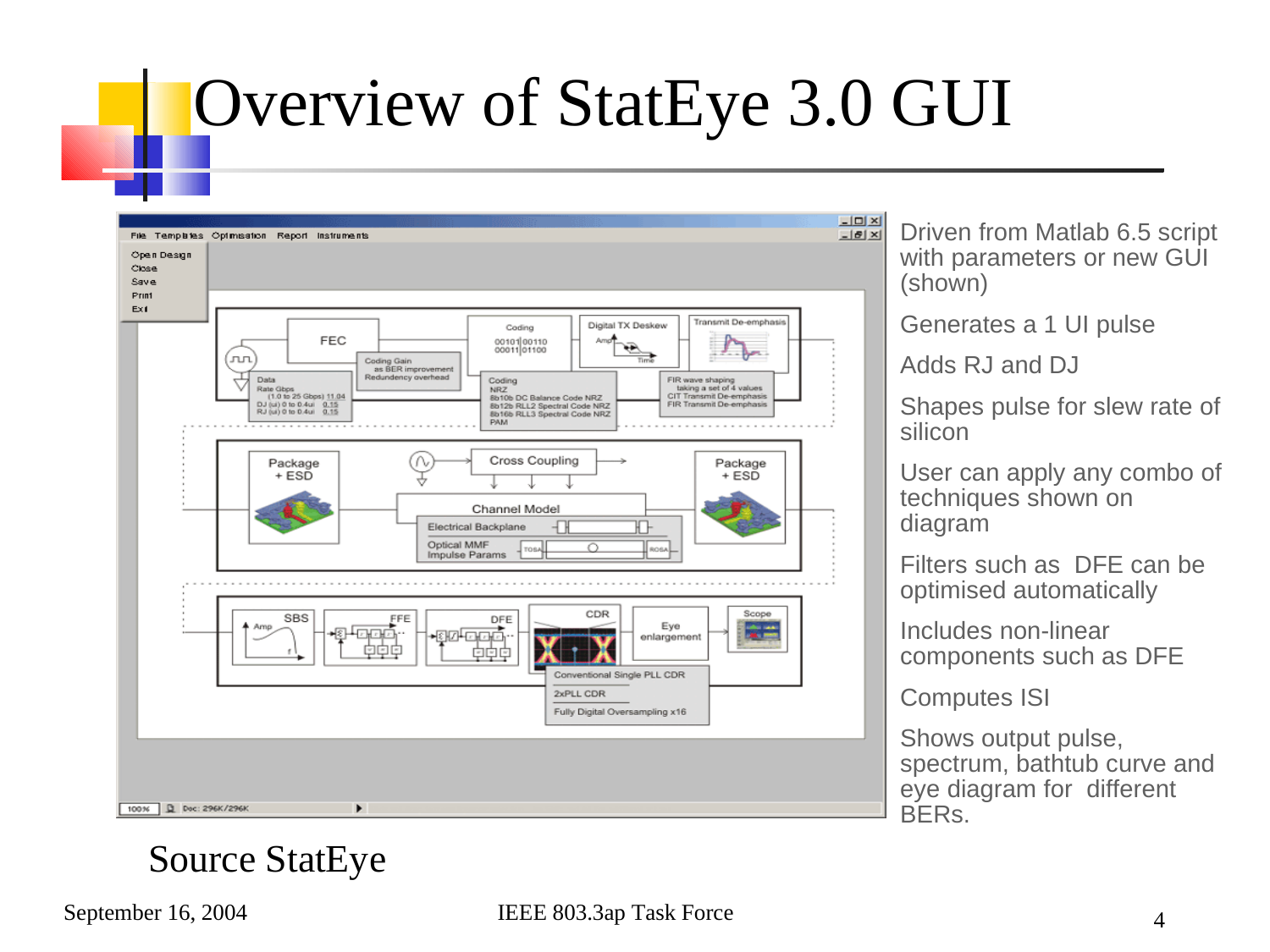## StatEye 3.0 Block Diagram

InterpChannels.m v3.0b

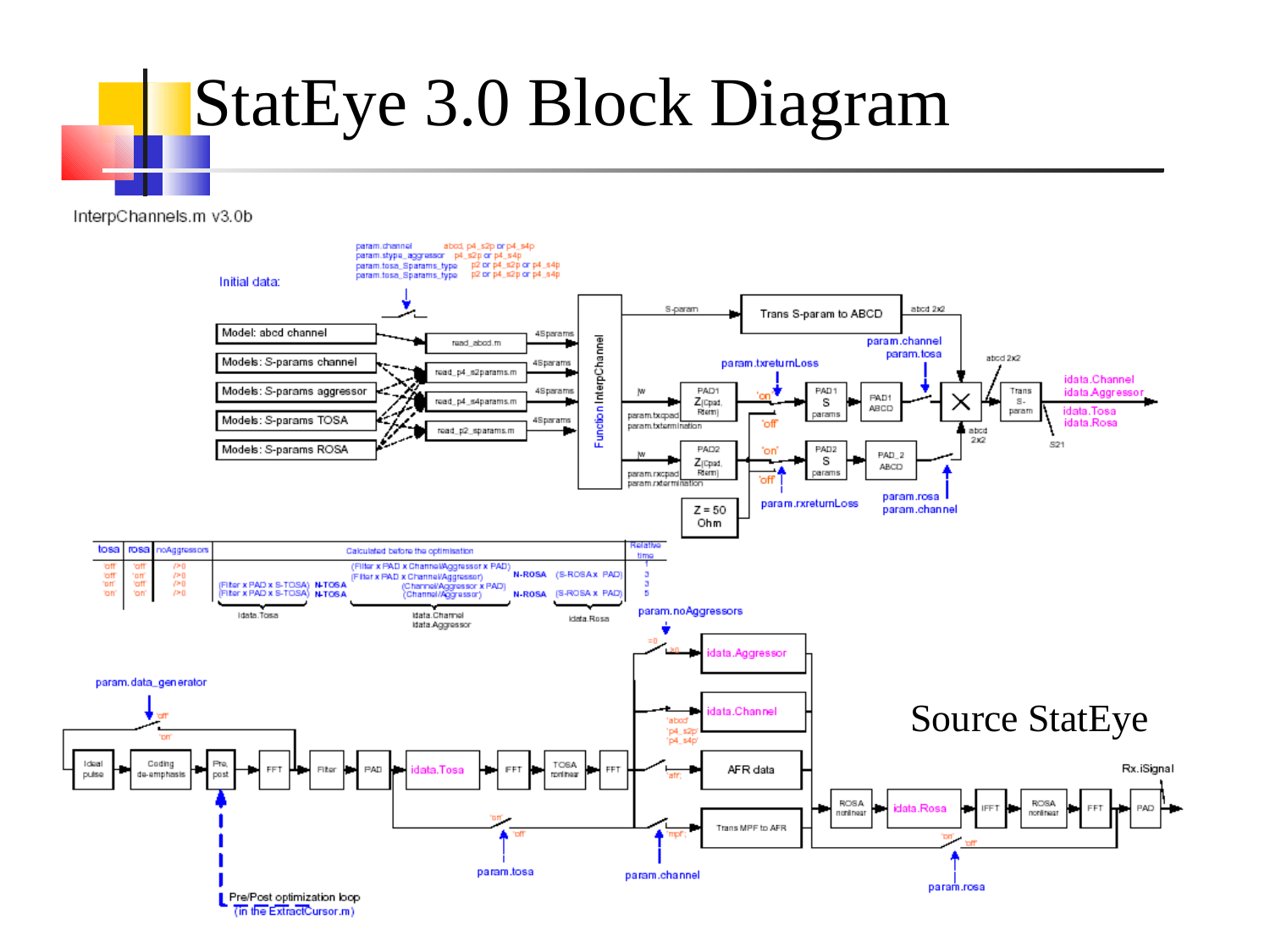

Source StatEye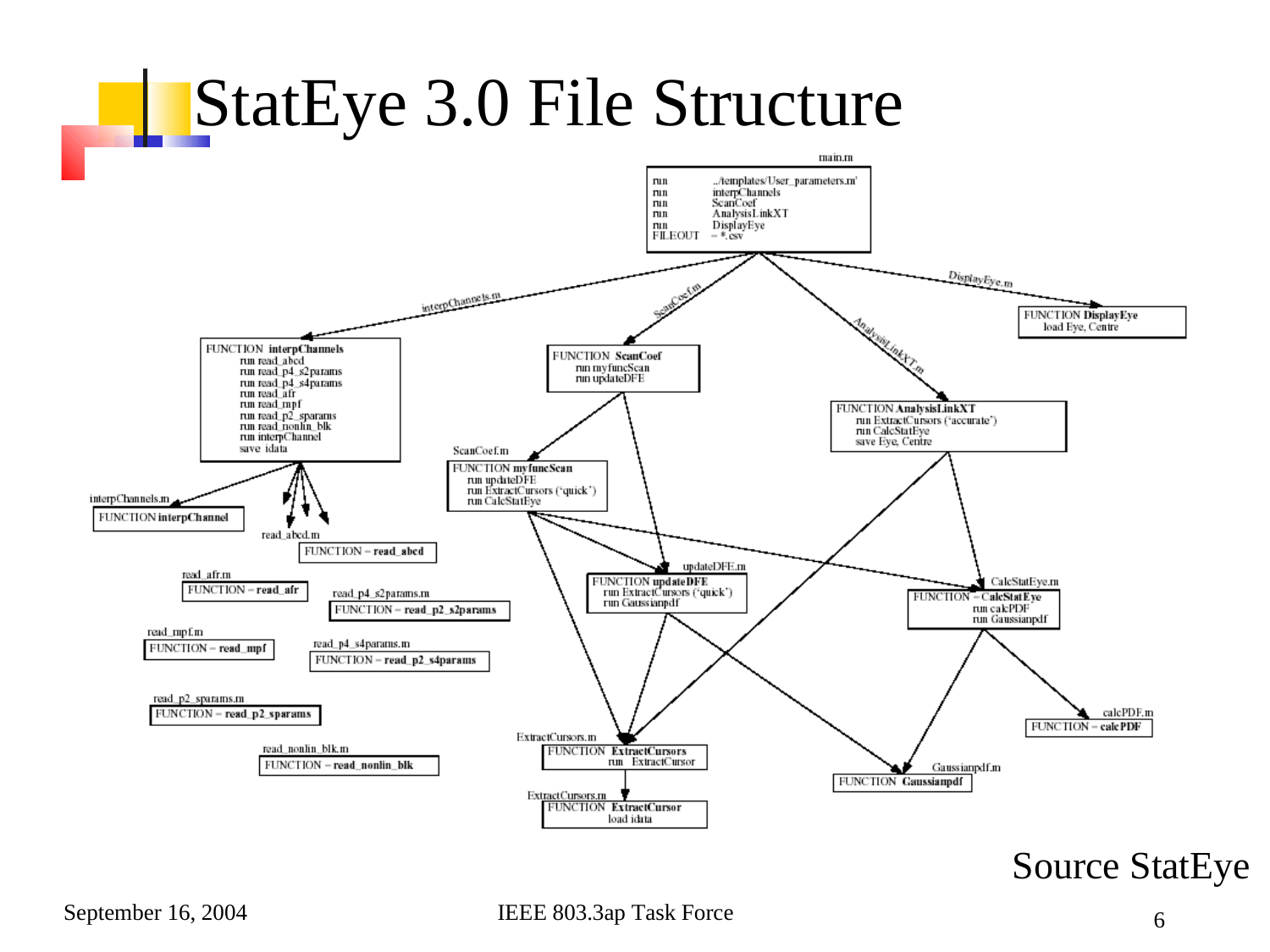## Justifications for Using StatEye

- StatEye build on top of Matlab provide vast set of communication tools for analysis and development.
- StatEye provides result in minutes instead of hour and day typically would be required by Hspice.
- According to StatEye "A 48 processor processor farm running for two months to verify StatEye against HSPICE, including thousands of simulations in 10Gbps+".
- Fast, open source, and already debugged.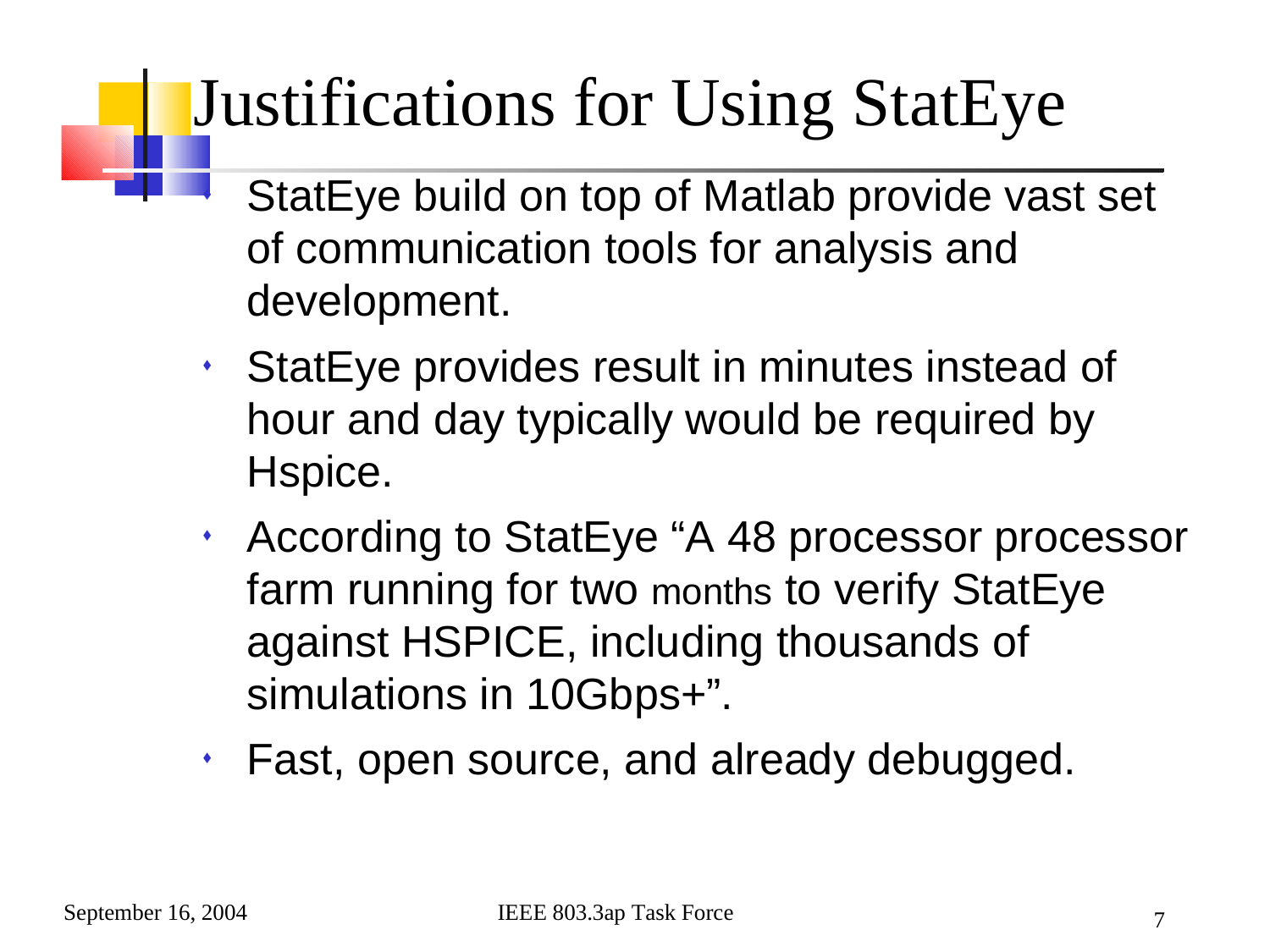### Area of Potential Improvement

- Current release of the StatEye account for transmitter and receiver return loss by adding a shunt cap.
	- For more accurate result one has to externally combine the TX, channel, and RX s-parameters.
	- StatEye might be open to make this improvement if we request.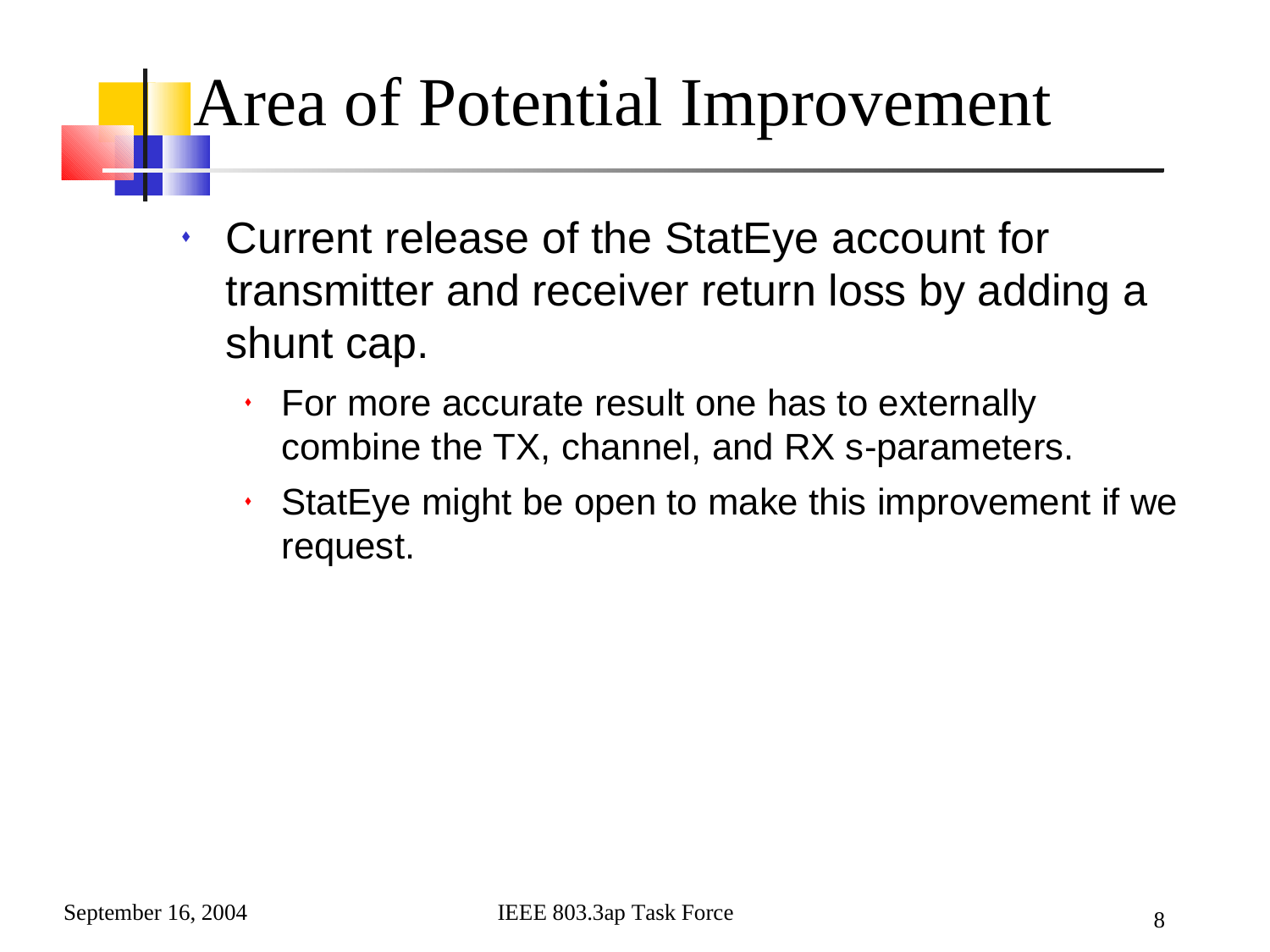#### Stat Eye – More Detail

- Statistical Description of a Received Signal
- A way of specifying transmitter & channel
- Allows calculation of BER or limits on BER
	- Similar to additive random noise  $\nabla K$  BER (common in communication theory)
- Older methods too limited
	- Eye template method doesn't work with closed eye
	- Measurement/analysis time may be too long for newer error rate specs such as BER<1e-15
	- MJS (Fiber Channel) does not include ISI and crosstalk
- Future: May become part of
	- Vector Network Analyzers
	- ADS (Software Package)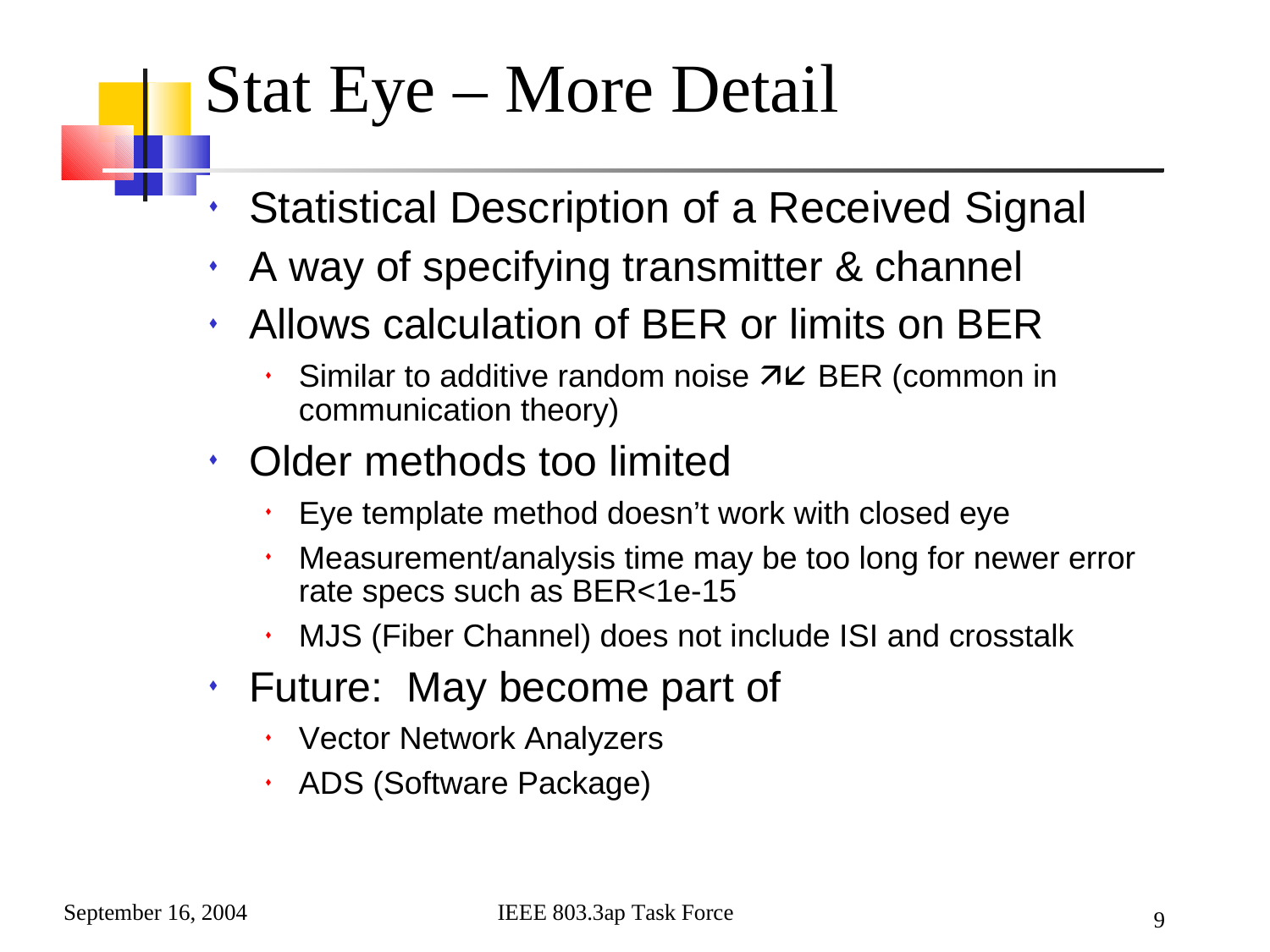#### Builds on MJS

(Method of Jitter Specification)

improvement

- Old (Fiber Chan MJS) Included
	- RJ of SERDES
	- DJ of SERDES

- Horizontal Eye Closure Only
	- Useful back when signals were not attenuated significantly
- New (Stat Eye) Includes
	- ISI
	- Crosstalk
	- RJ of SERDES
	- DJ of SERDES
- Horizontal *and* Vertical Eye Closure
	- $-$  Needed for BR  $>$  3 Gbps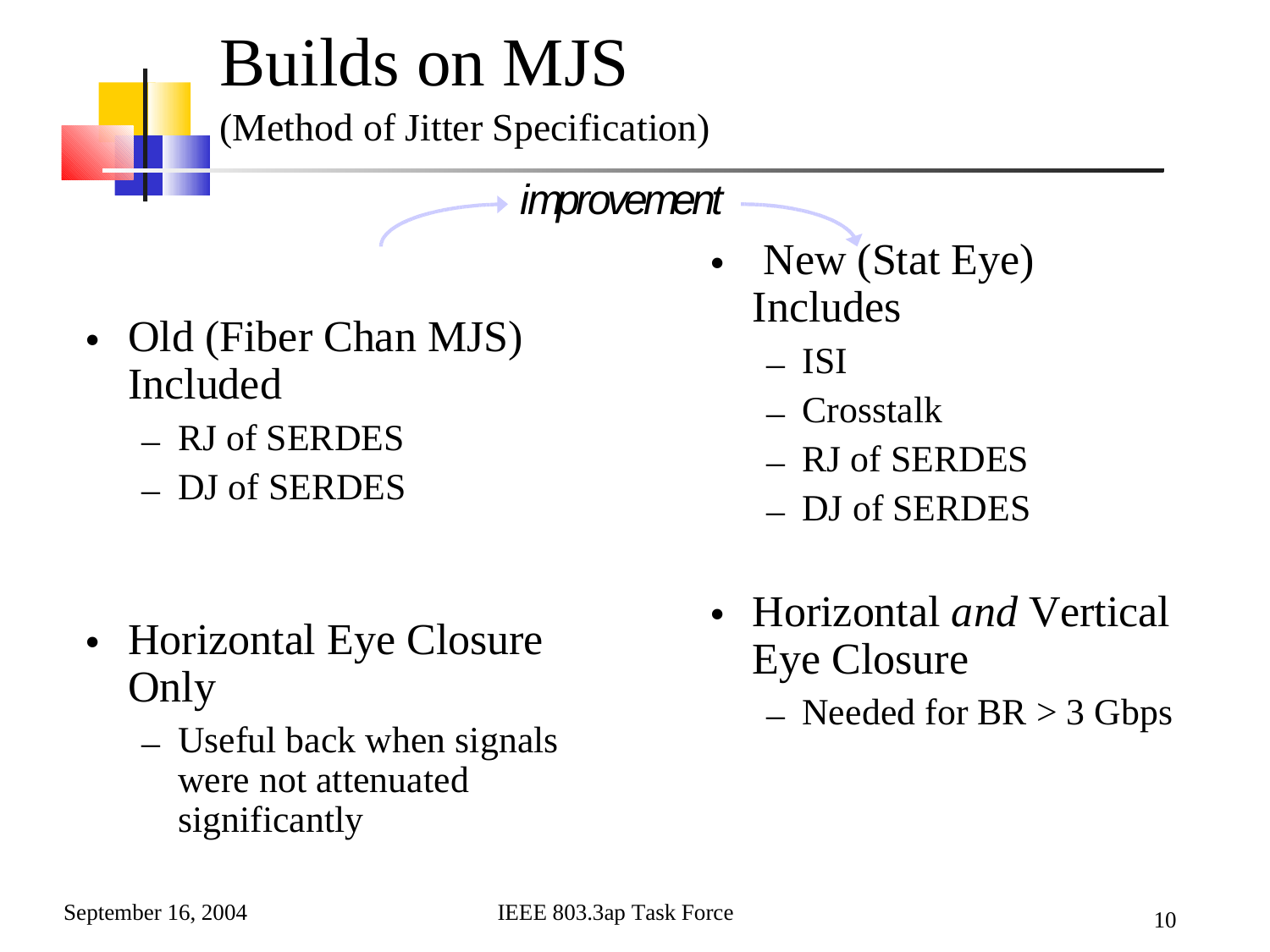### Stat Eye Versus Scope Eye



- Scope Eye:
	- Rough measure of quality of Received Signal, widely used
	- Made by overlaying Oscilloscope traces
	- Eye opening becomes smaller with longer Measurement time
		- Implies random nature of received signal
	- $-$  Input = received voltage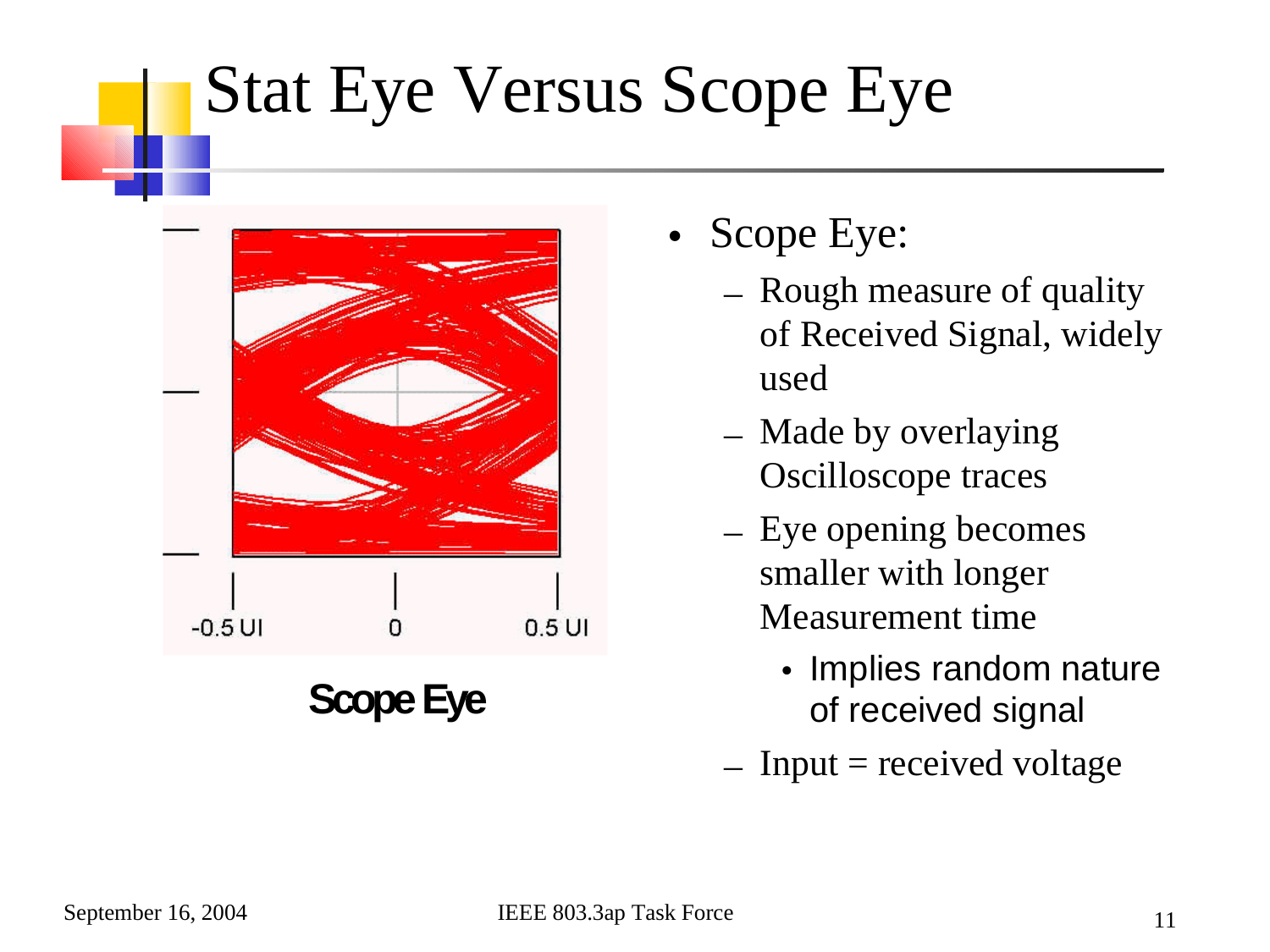

 Crosstalk Sparameters

September 16, 2004 IEEE 803.3ap Task Force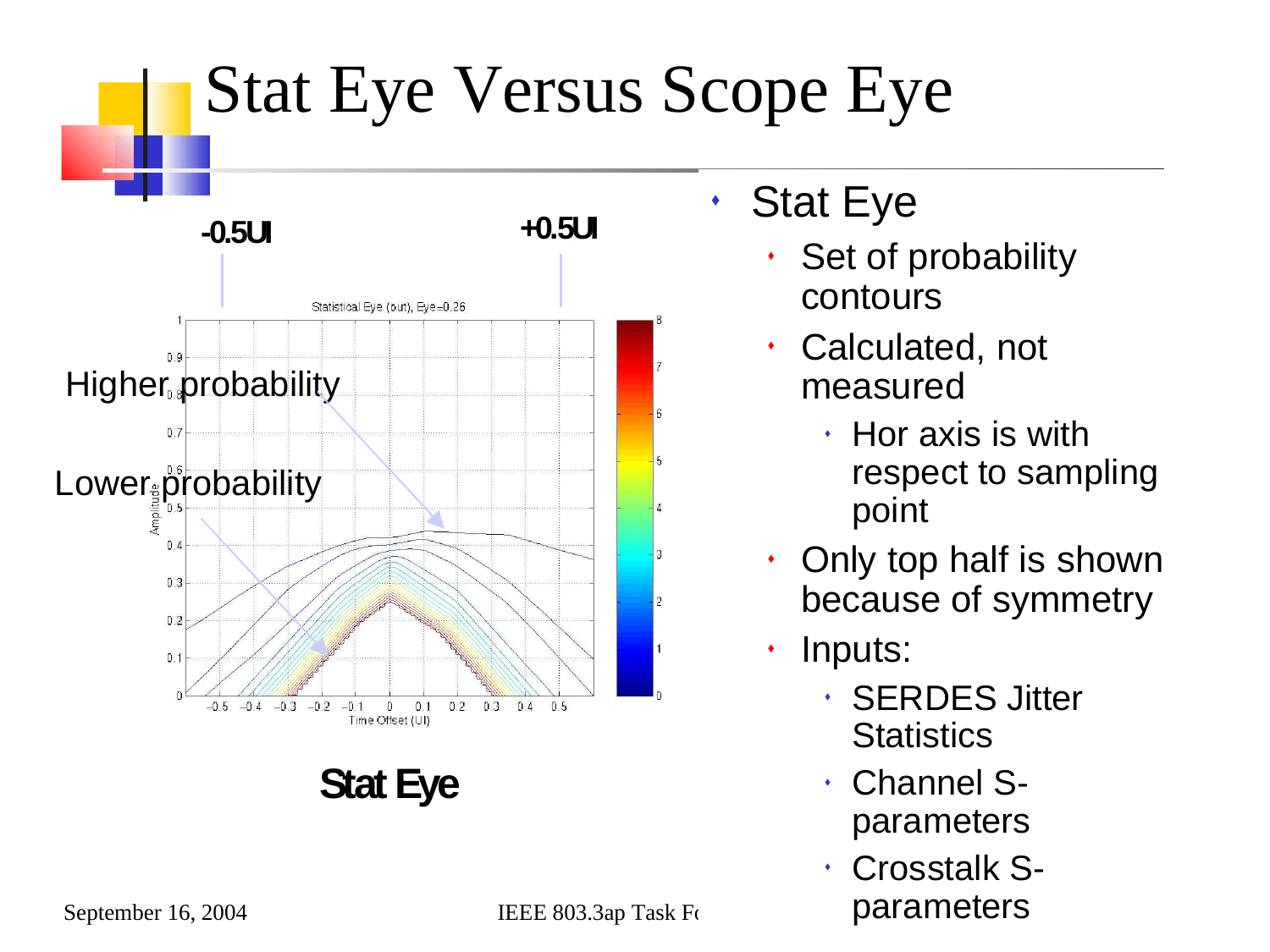Exercise – Assume an Open Eye, Draw Radial Line Out From Eye Center, Imagine How the Probability of Including the Signal Increases Along This Line



Signal almost never found at eye center (sample point)

Moving out from center, signal is more and more likely to be found

Cumulative distribution function shows probability of finding signal within a given distance out from center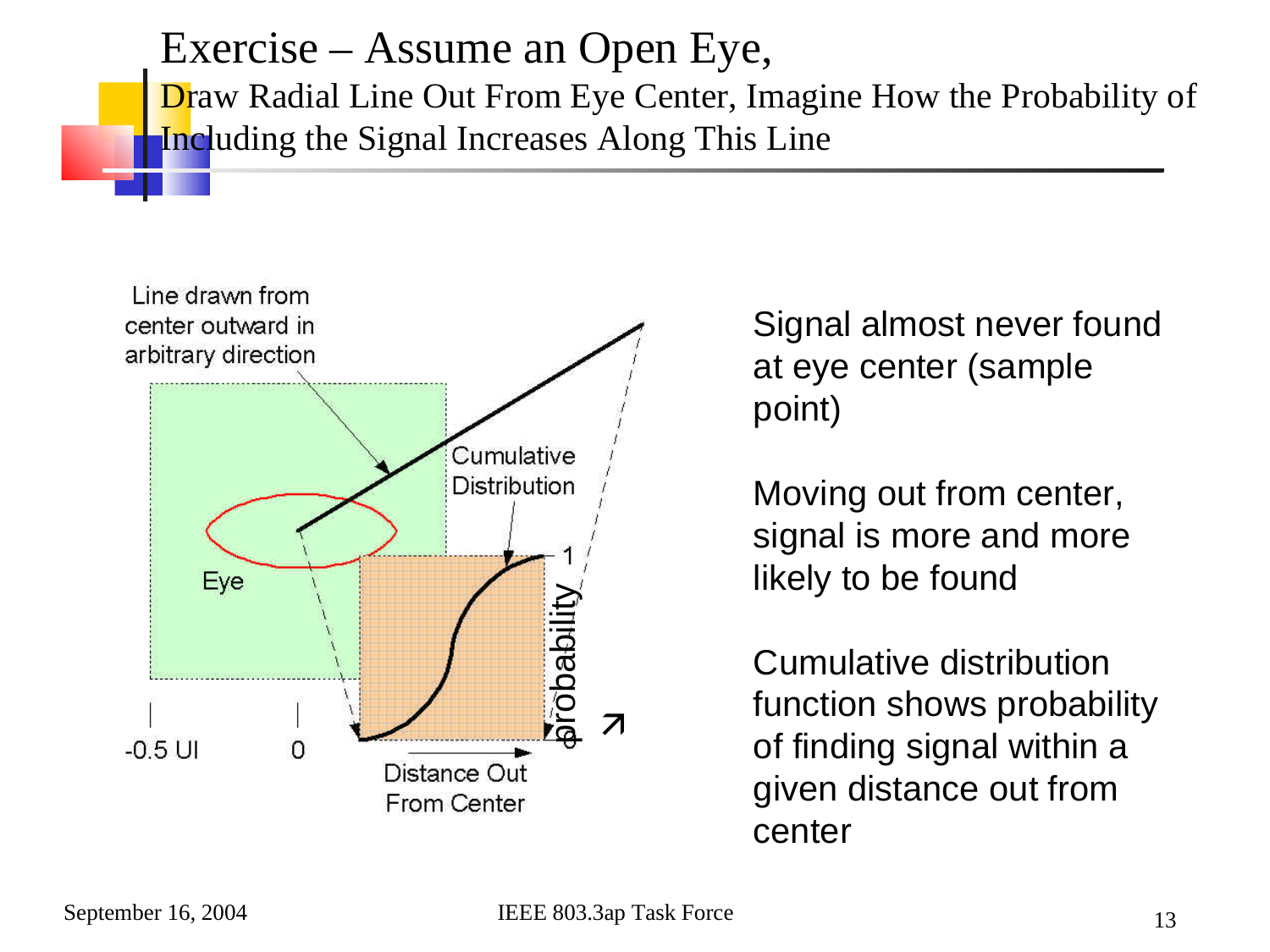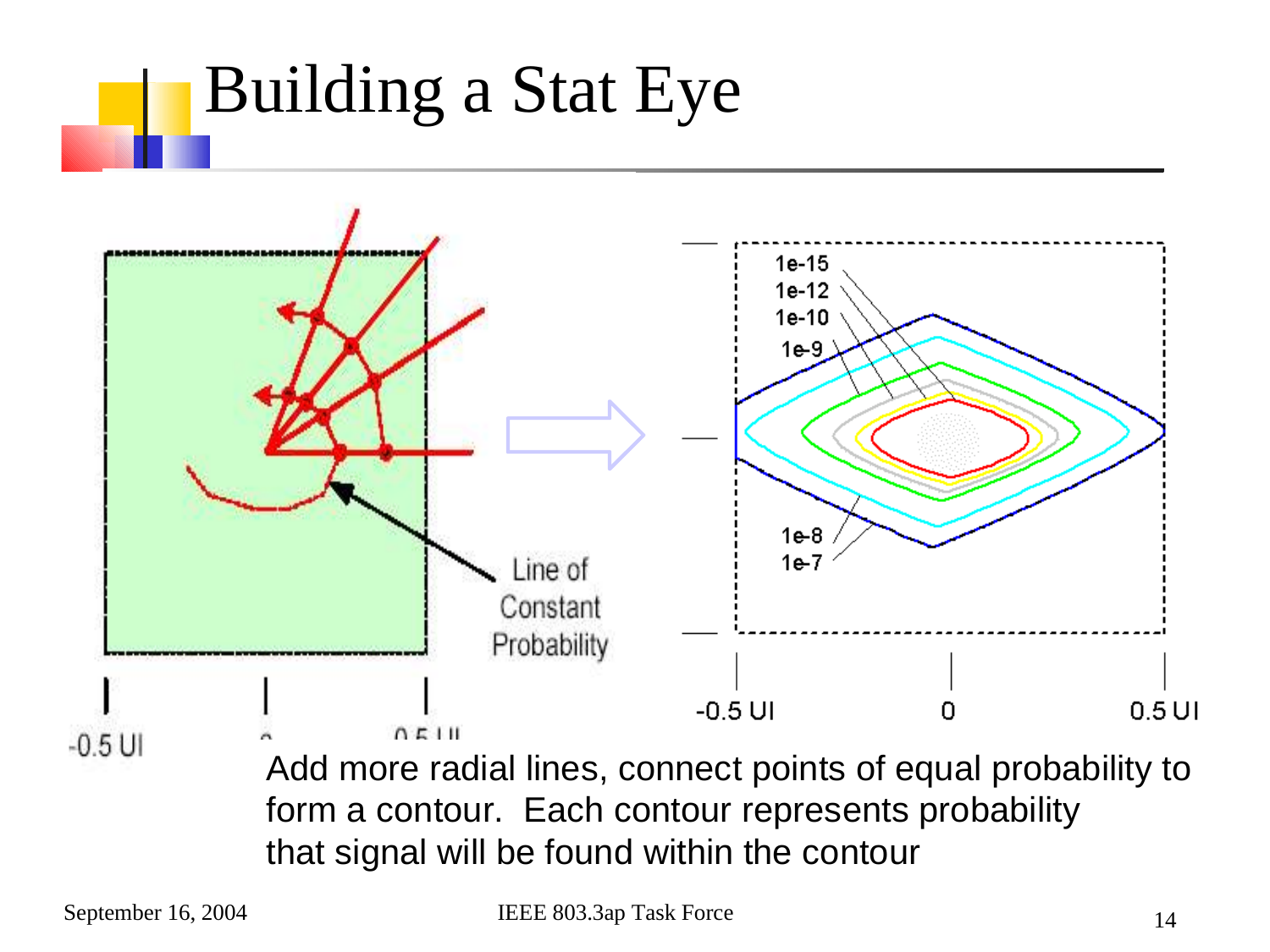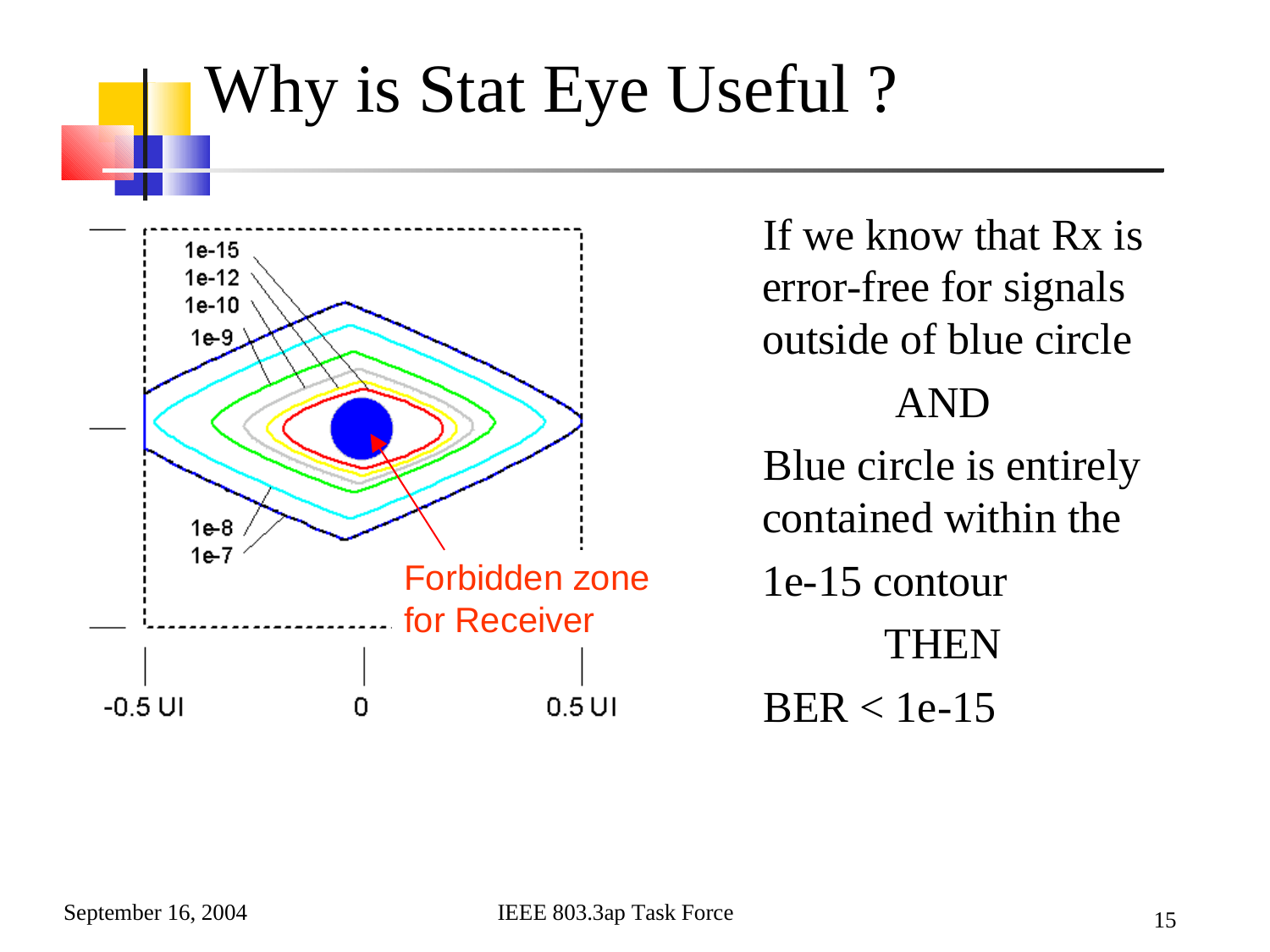

Slice Through Contours along Horizontal Axis of Stat Eye = Bert Scan Note: Not the same as Bert Scan Calculated from RJ, DJ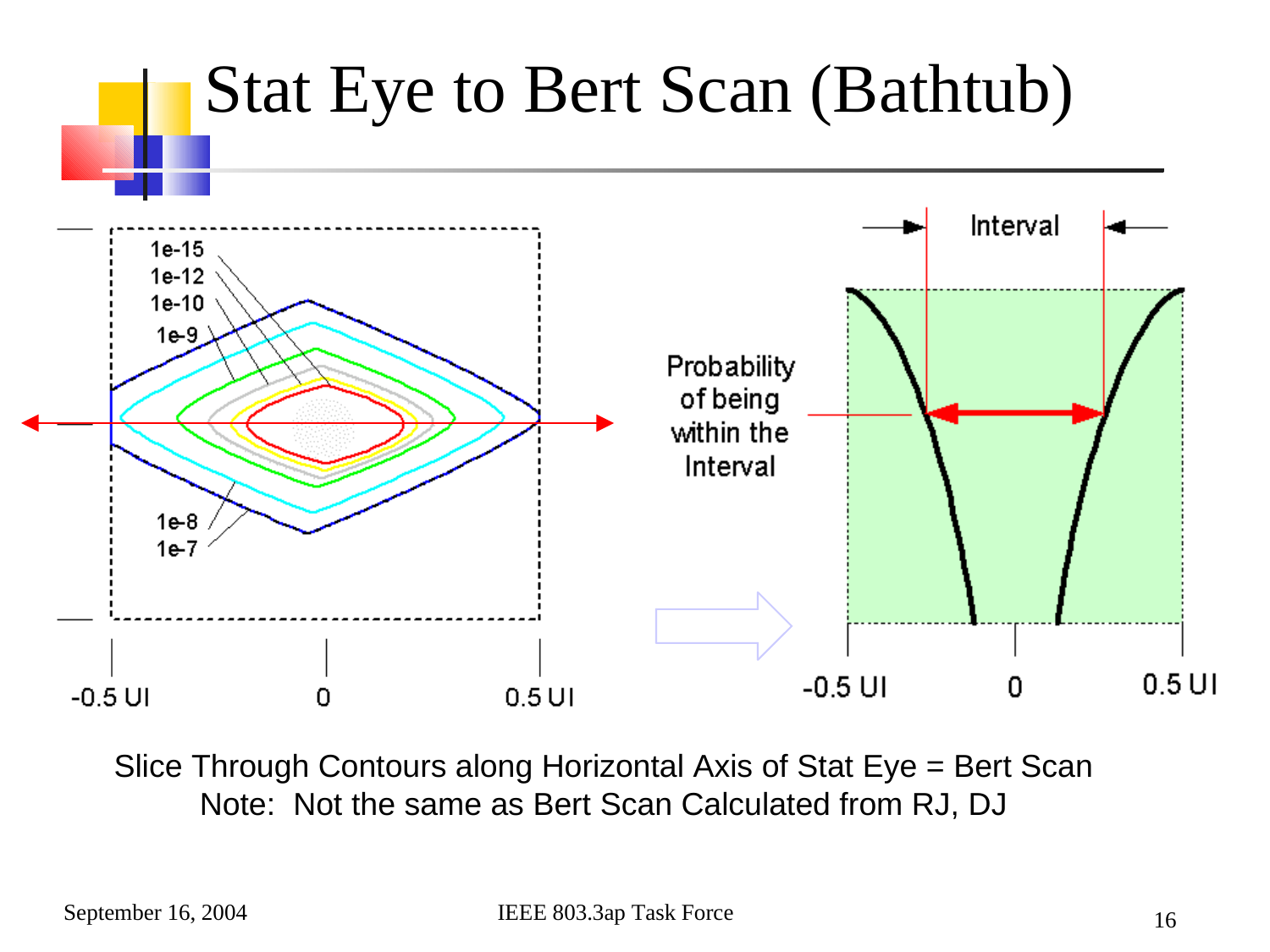#### Stat Eye in More Detail Vertical Instead of Radial

- The actual stat eye algorithm finds the CDF along vertical lines instead of radial
- WHY? Because this allows separation of the overall pdf\* into less dependent vertical and horizontal pdfs:

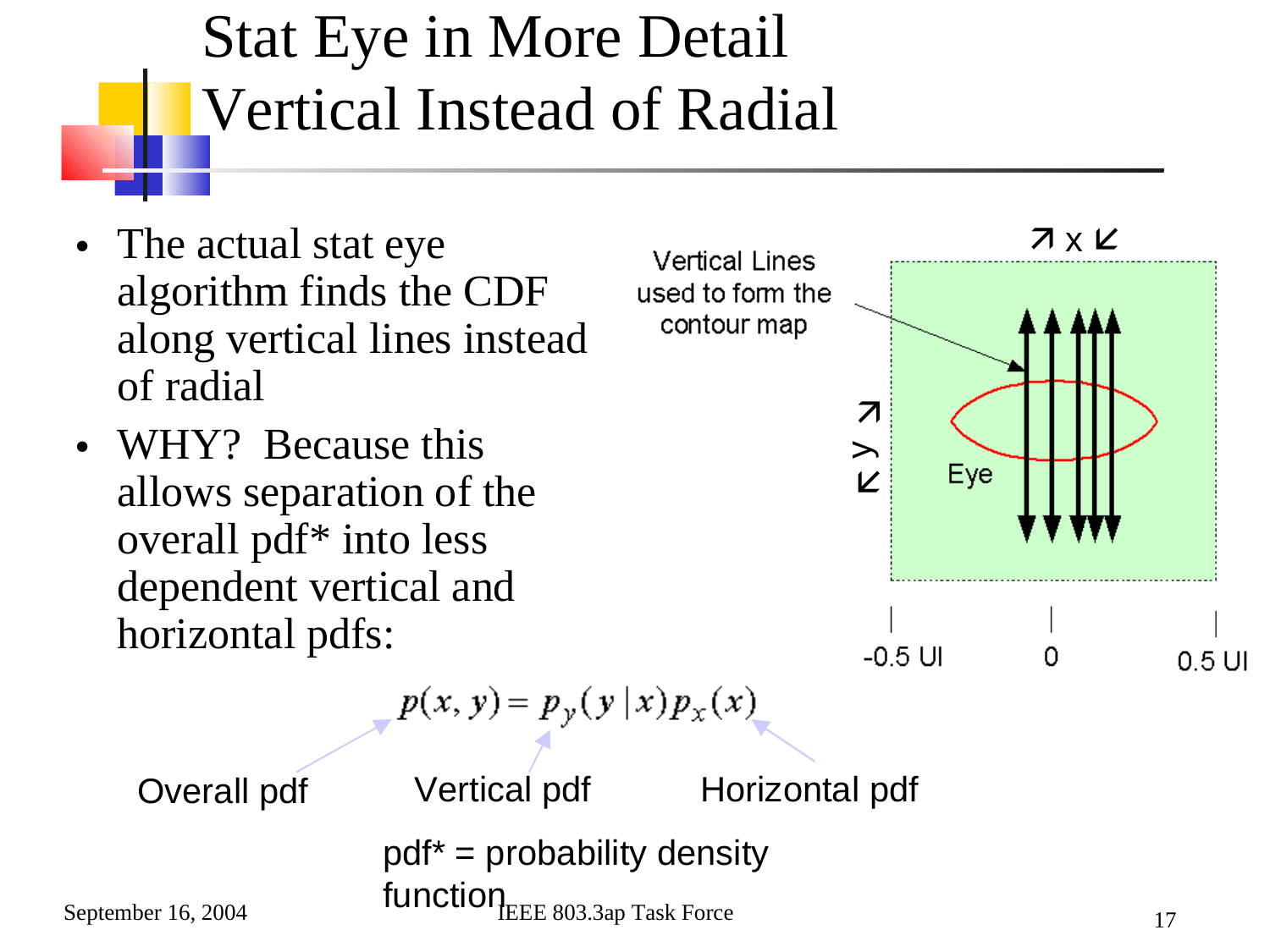#### Steps to Generate Stat Eye

- 1. Ignore Crosstalk for the moment
- 2. Measure S-parameters of channel
- 3. Generate a pulse response from S-params
- 4. Find  $p_y(y|x0)$  the conditional vertical pdf for first value of  $x=x0$ .
- 5. Repeat 4 for family of x values to get  $p_y(y|x)$
- 6. Generate  $p_x(x)$  the horizontal pdf from RJ, DJ values
- 7. Choose a vertical line at  $x = x_s$ . Combine results of 5 and 6 to get  $p_{s}(y) =$  pdf along vertical line
- 8. Repeat 7 for different x.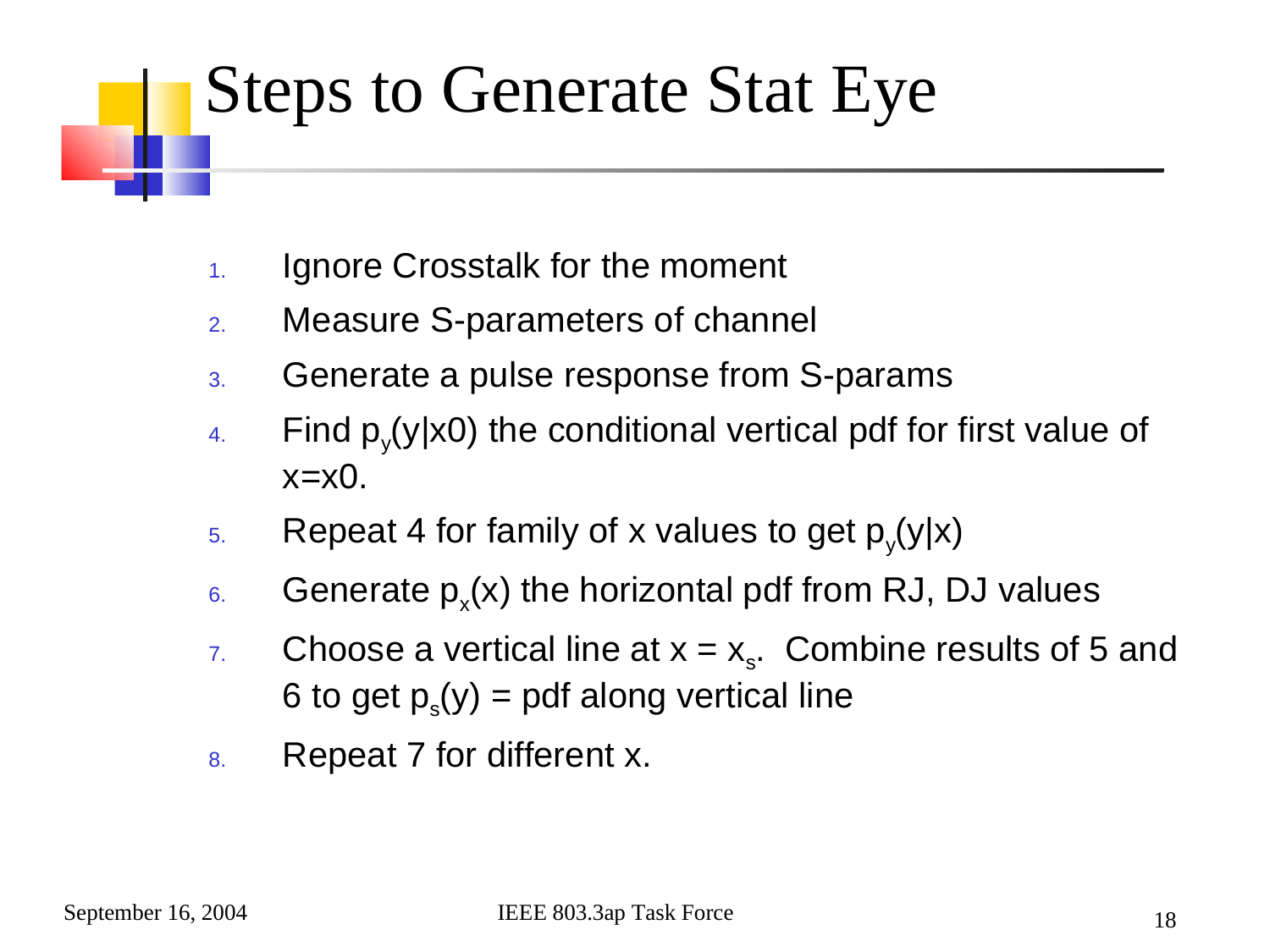Steps 3,4: Generate Channel Pulse Response and sample at  $x0$ ,  $x0+T$ , etc.



x0 = position of any cursor within one UI interval is arbitrary  $T =$ One bit time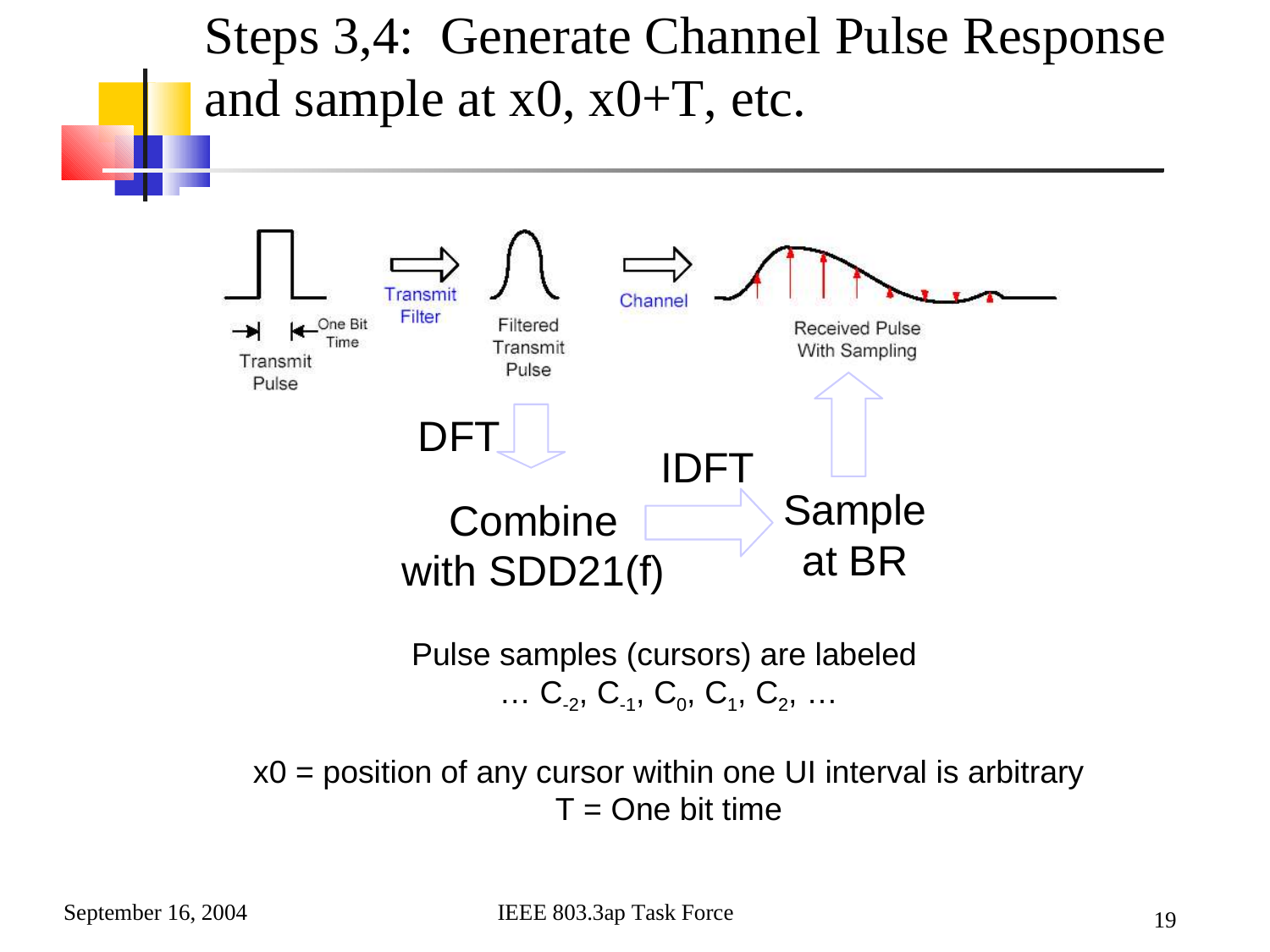## Step 4 Continued

- Find values of all combinations of cursors and their negatives. Sort into bins.
- WHY? A given sample of an arbitrary received signal is the superposition of all possible cursors.
- EXAMPLE: Suppose the only non-zero cursors are C0 and C1. Contributing bit patterns can only be 00, 01, 10, or 11. These result only in sample values of –C0-C1, -C0+C1, C0- C1, and C0+C1 (signal value for binary 0 is –1, signal value for binary 1 is  $+1$ )
- $\cdot$  For N non-zero cursors there will be 2<sup>N</sup> combinations
- Mean always zero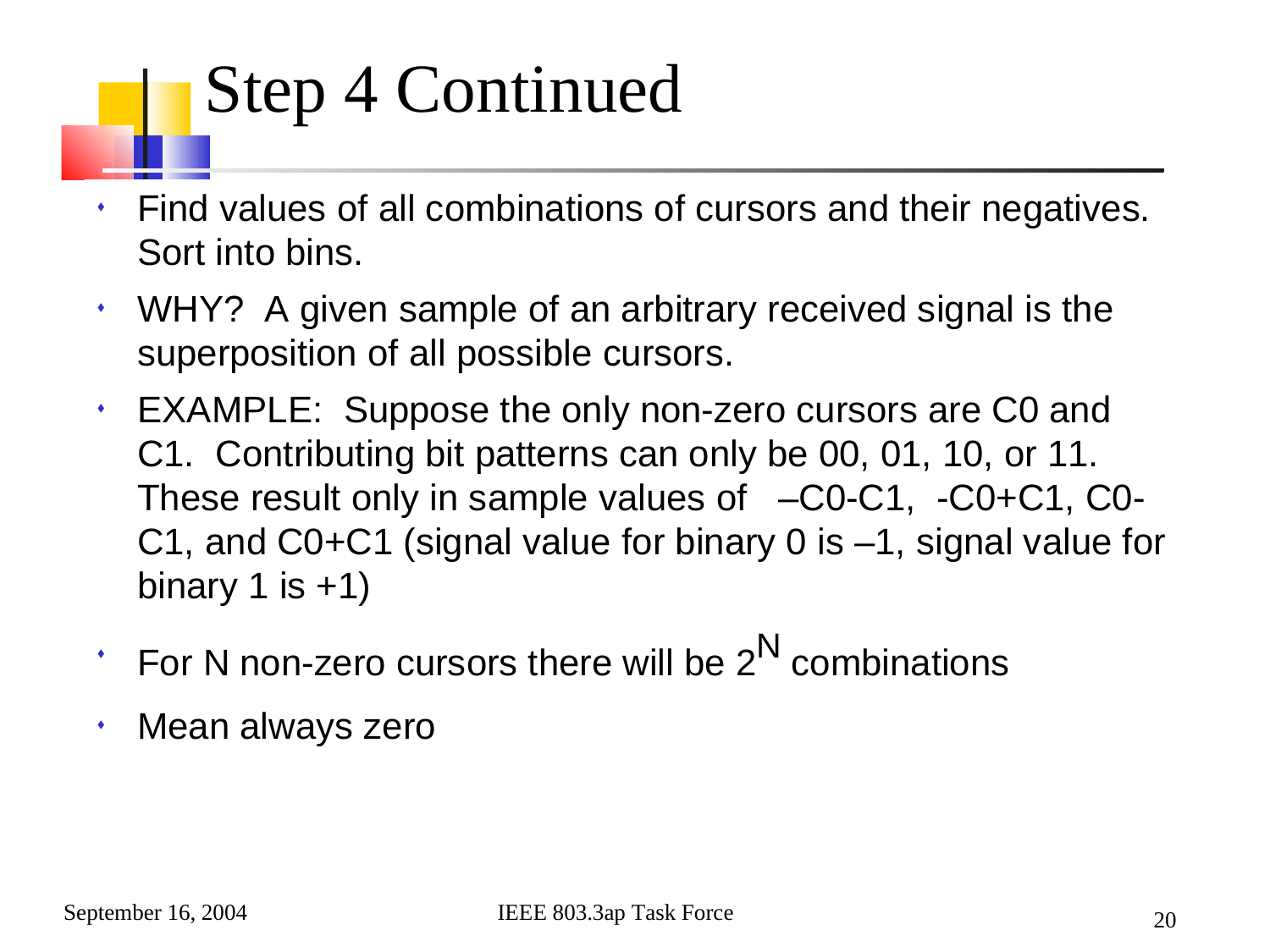



September 16, 2004 IEEE 803.3ap Task Force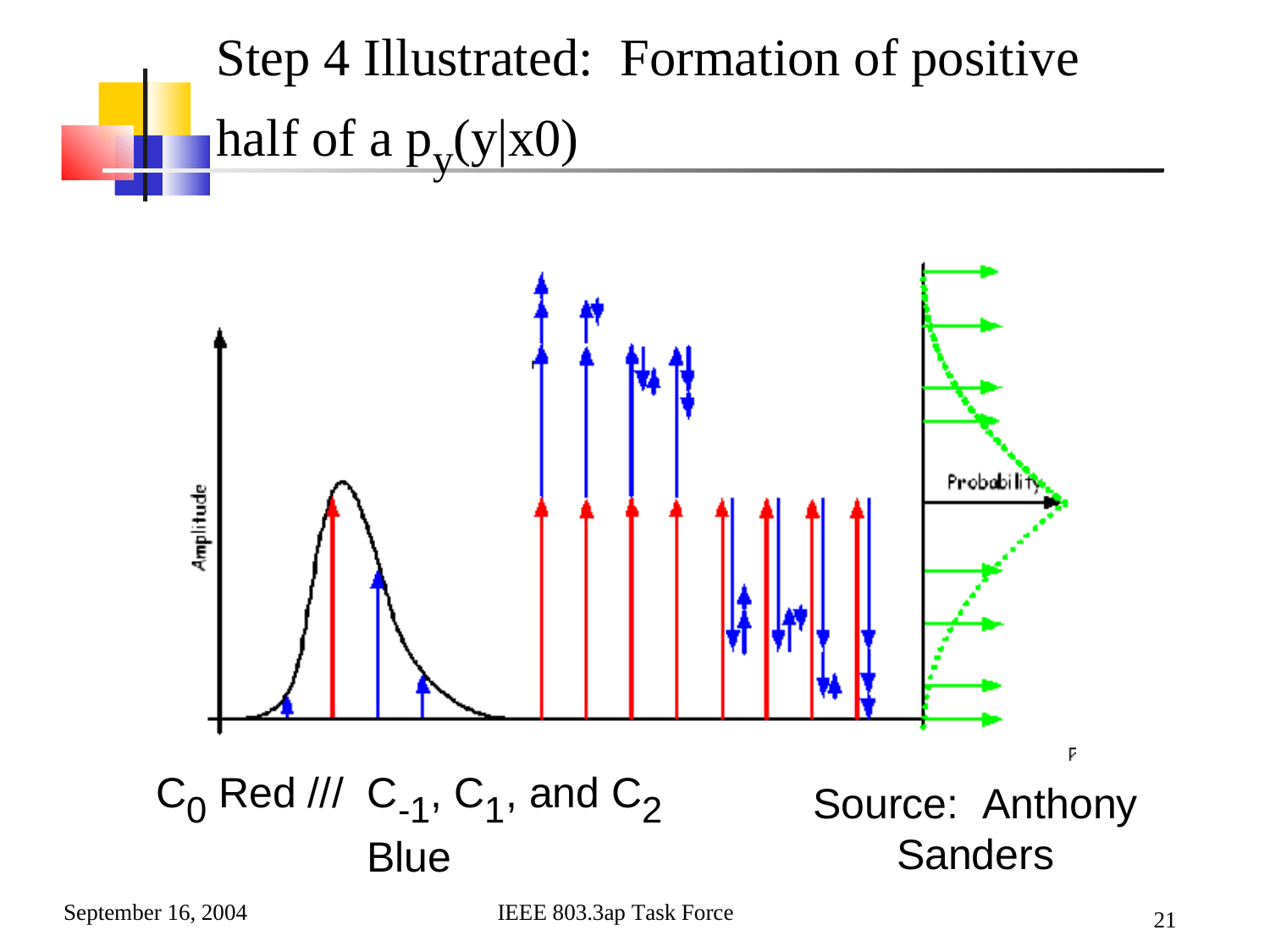#### Step 5: Move over tiny amount  $(-0.001 \text{ UI})$  to  $x0+\vee x$  And Repeat

```
Find p_y(y|x0+\nu x)Find p_y(y|x0+2\nu x)Find p_y(y|x0+3\mathbf{v}x)
```
…

```
Find p_y(y|x0+1000 \vee x)
```
Now we have a representation of  $p_y(y|x)$ In processing the stat eye,  $p_y(y|x)$  is a set of approximately 1000 to 2000 histograms, depending on how fine we want to make the steps in the contours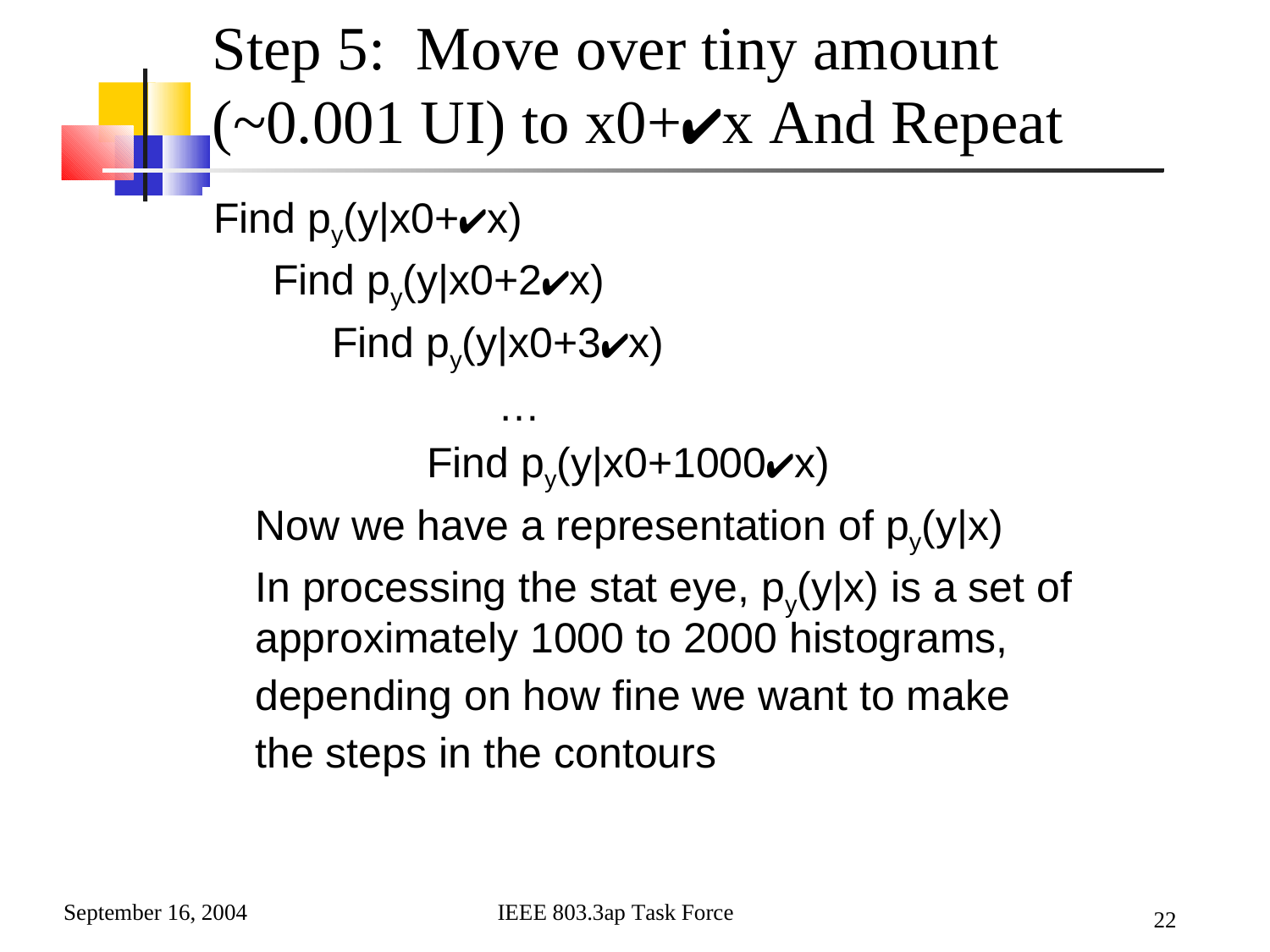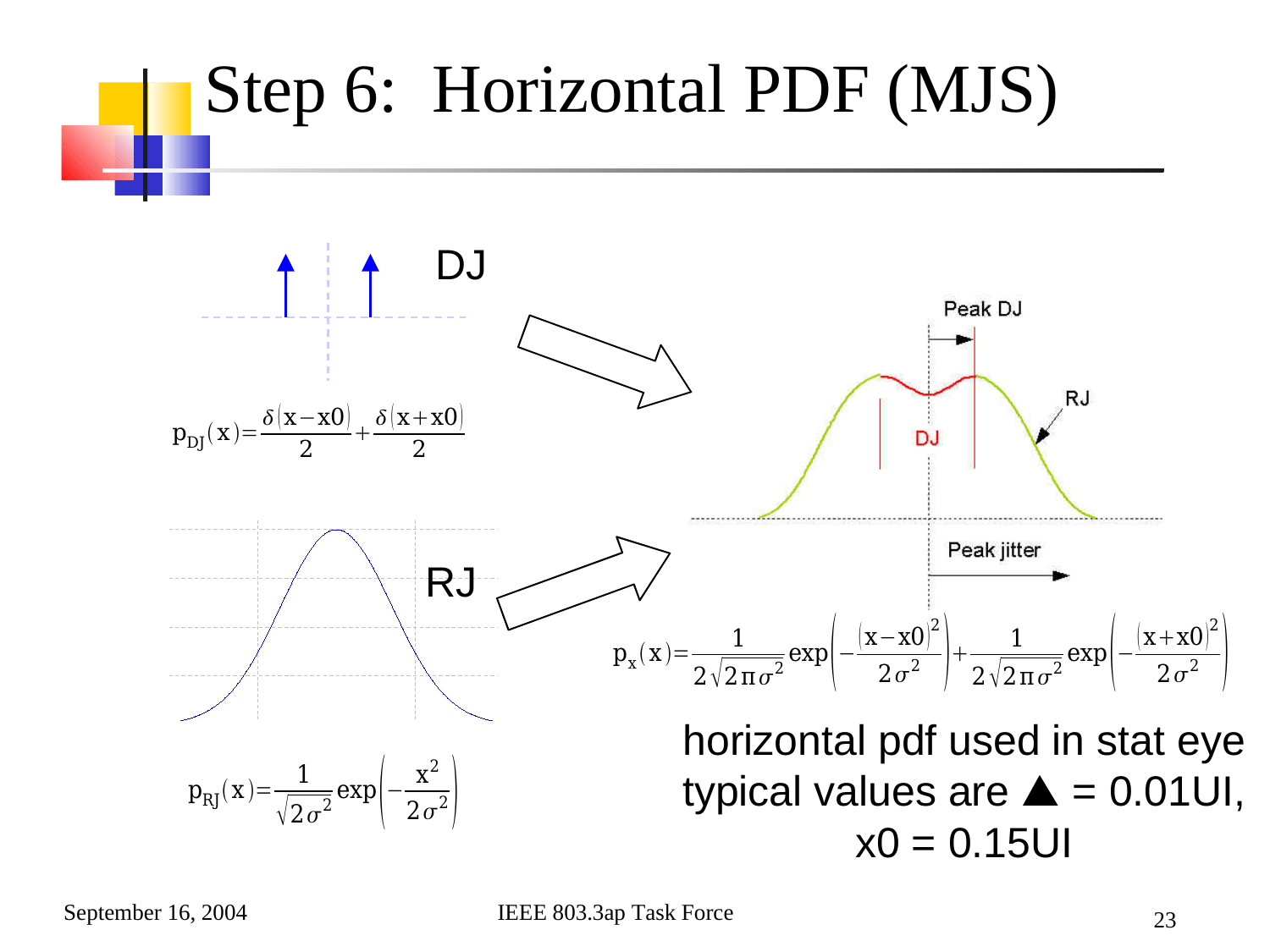Step 7: Generate a  $p_s(y)$ (vertical pdf line)

- Choose an x=x s . Over a small enough region along x, the overall pdf does not vary with x. Then  $p_{s}(y) = \Delta x \cdot p(x_{s}, y) = \Delta x \cdot p_{y}(y|x_{s}) p_{x}(x_{s})$
- $\cdot$  Notice that  $p_{s}(y)$  is not the same as the  $p_{y}(y|x_{s})$ . The old function  $p_y(y|x_s)$  is strictly an amplitude density at a point  $x_{s}$ . The new function  $p_{s}(y)$  is an amplitude density with jitter included.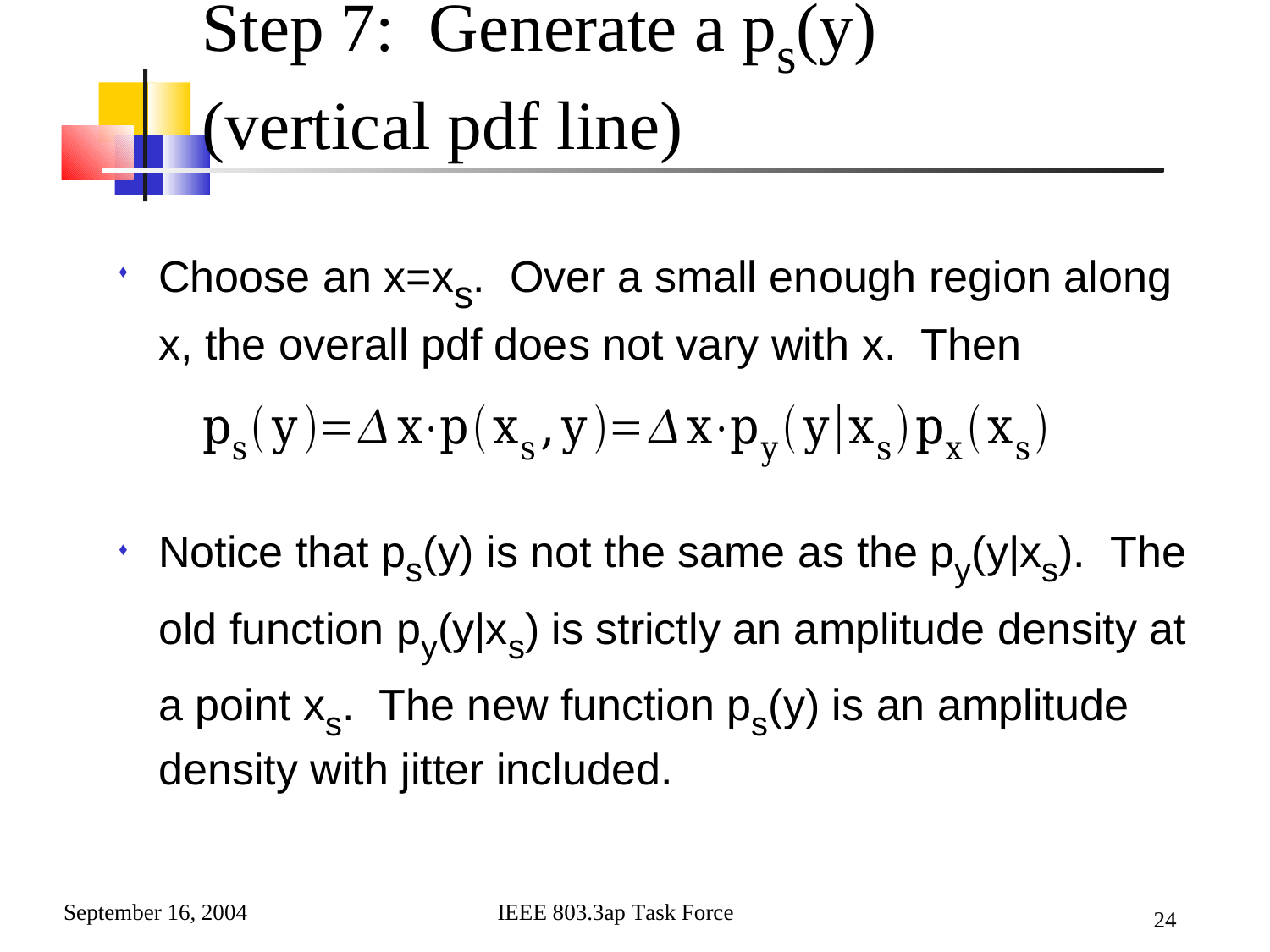



- Find several functions  ${\sf p}_{\sf s}({\sf y})$  along the x axis
- Integrate each one from 0 out to y0 to get probability P<sub>s</sub>(y<y0)
- Connect points of equal probability

#### Representative function  $p_{s}(y)$ defined along this line

September 16, 2004 **IEEE 803.3ap Task Force**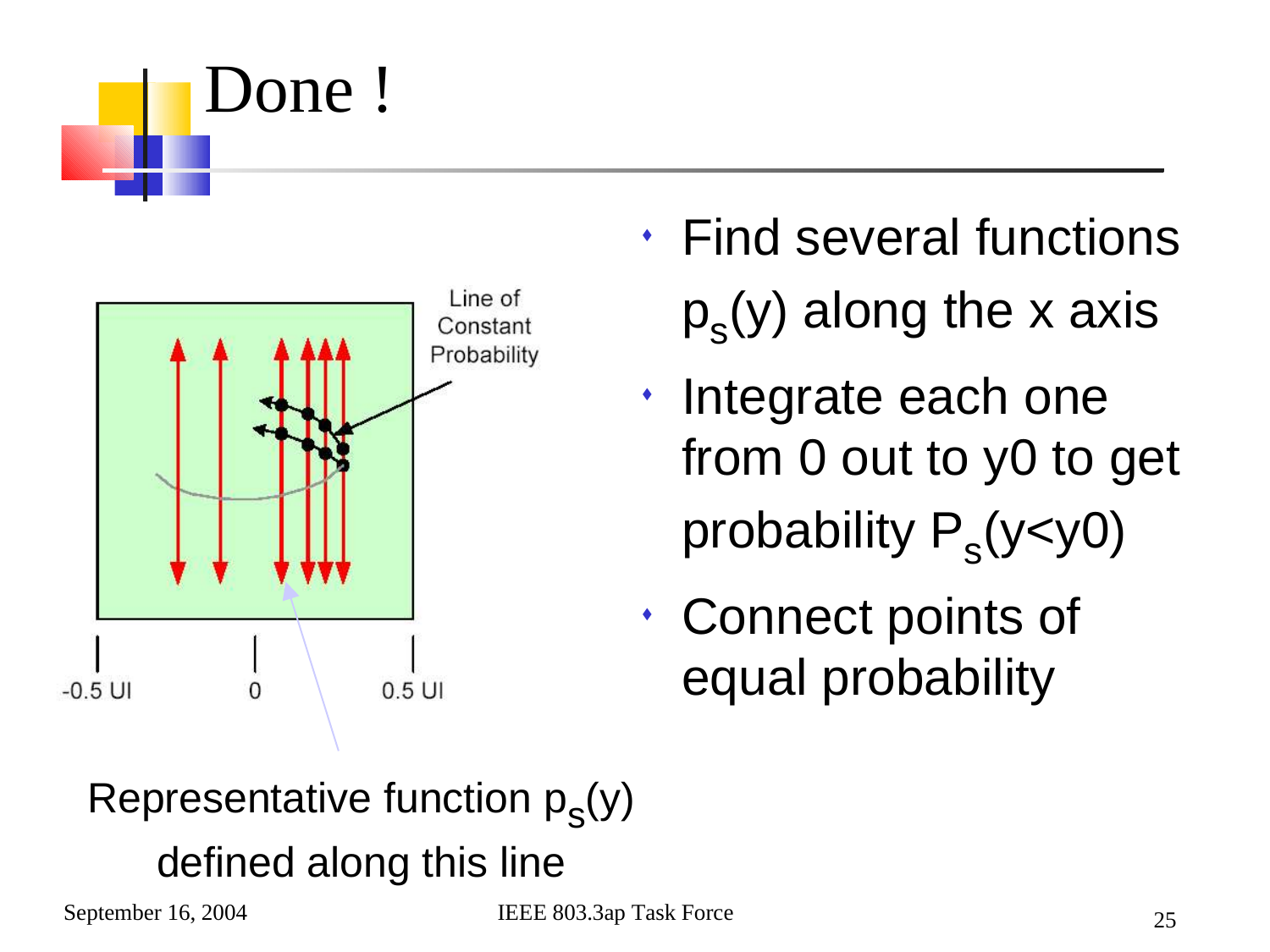#### Choice of Algorithm in Building  $p_{y}(y|x0)$ Is Important

- Possibilities:
	- Generate every combination and assign to bin
		- NO GOOD, takes forever
		- $\cdot$  But can be used to check results
	- Use convolution
		- Relatively fast
		- $\cdot$  This part of Analysis usually completed in minutes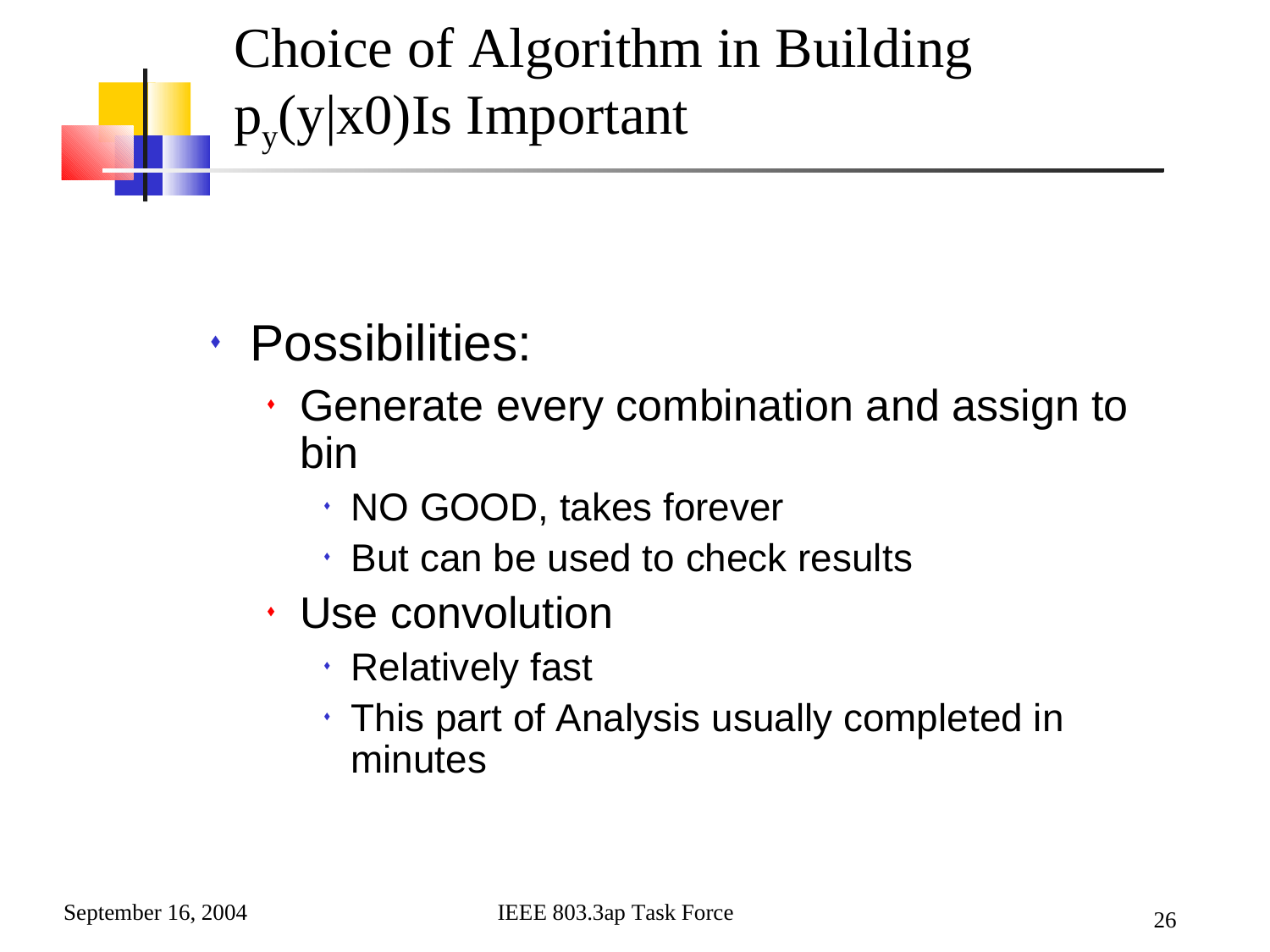#### Including Crosstalk

- Measure S-parameters of Crosstalk Channel
- Find pulse response for Crosstalk Channel
- Add Crosstalk Cursors and their negatives to previously found Channel Cursors in every combination
- Repeat for Each Crosstalk Channel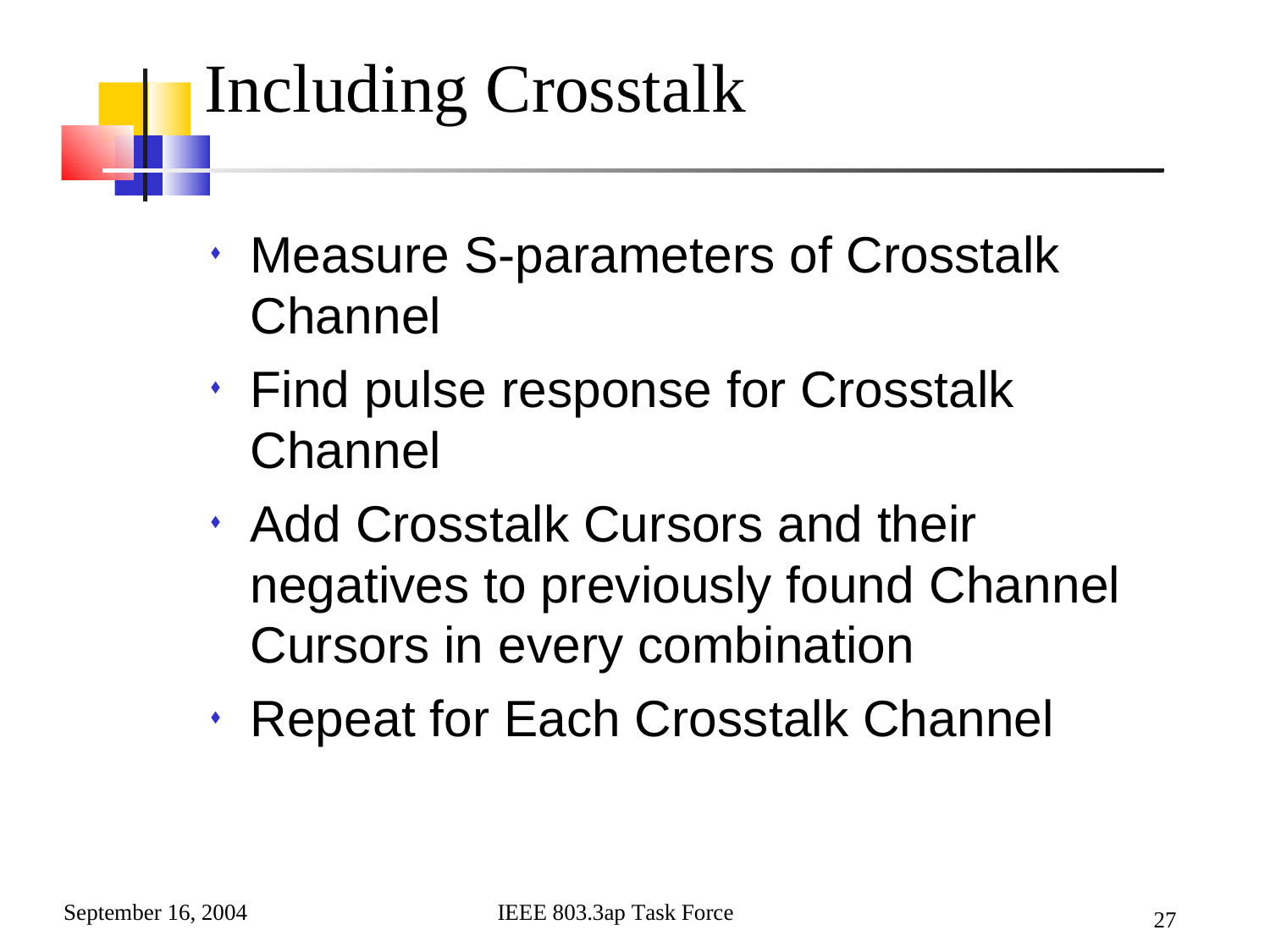## Closed Eye

- Stat Eye algorithm allows almost any combination of Linear Equalization (LE) and/or Decision Feedback Equalization (DFE)
- Continuous equalization is being added
- Precursor removal can be included
- Algorithm performs an optimization when finding filter coefficients
	- sampling position within eye is allowed to vary by the amount of the specified jitter
	- The filter coefficients are found that minimize the maximum error of equalization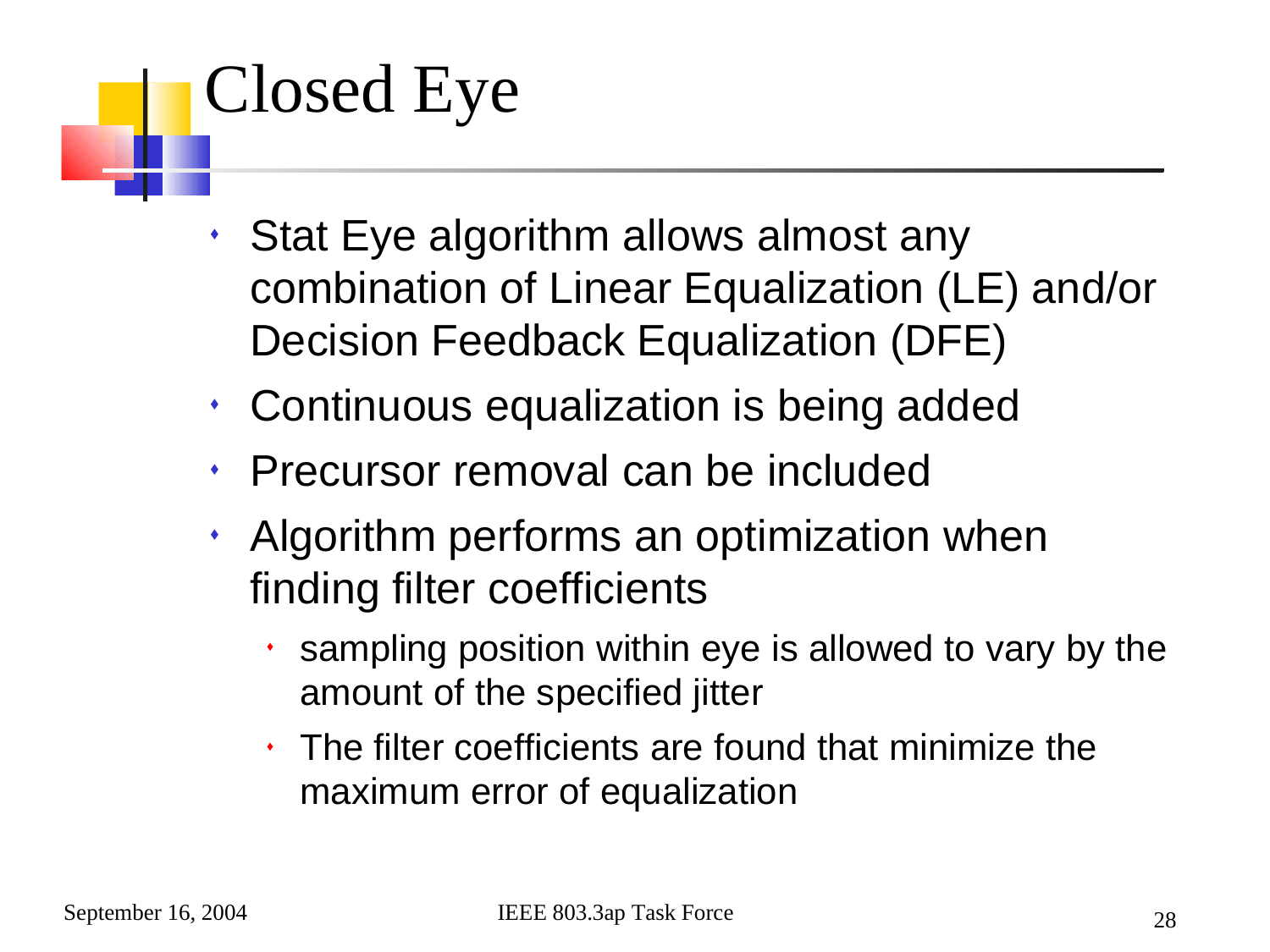## Closed Eye Continued Example C<sub>1</sub> (1<sup>st</sup> Postcursor)

- Ideally, equalization cancels this completely
- Jitter causes a family of cancellation values
- Choose a tap weight that will minimize the maximum of this family of values
- Extend this process to include all of the Preand Postcursors for which equalization is to occur
- $\cdot$  This part of the algorithm takes the longest (as long as one or two hours)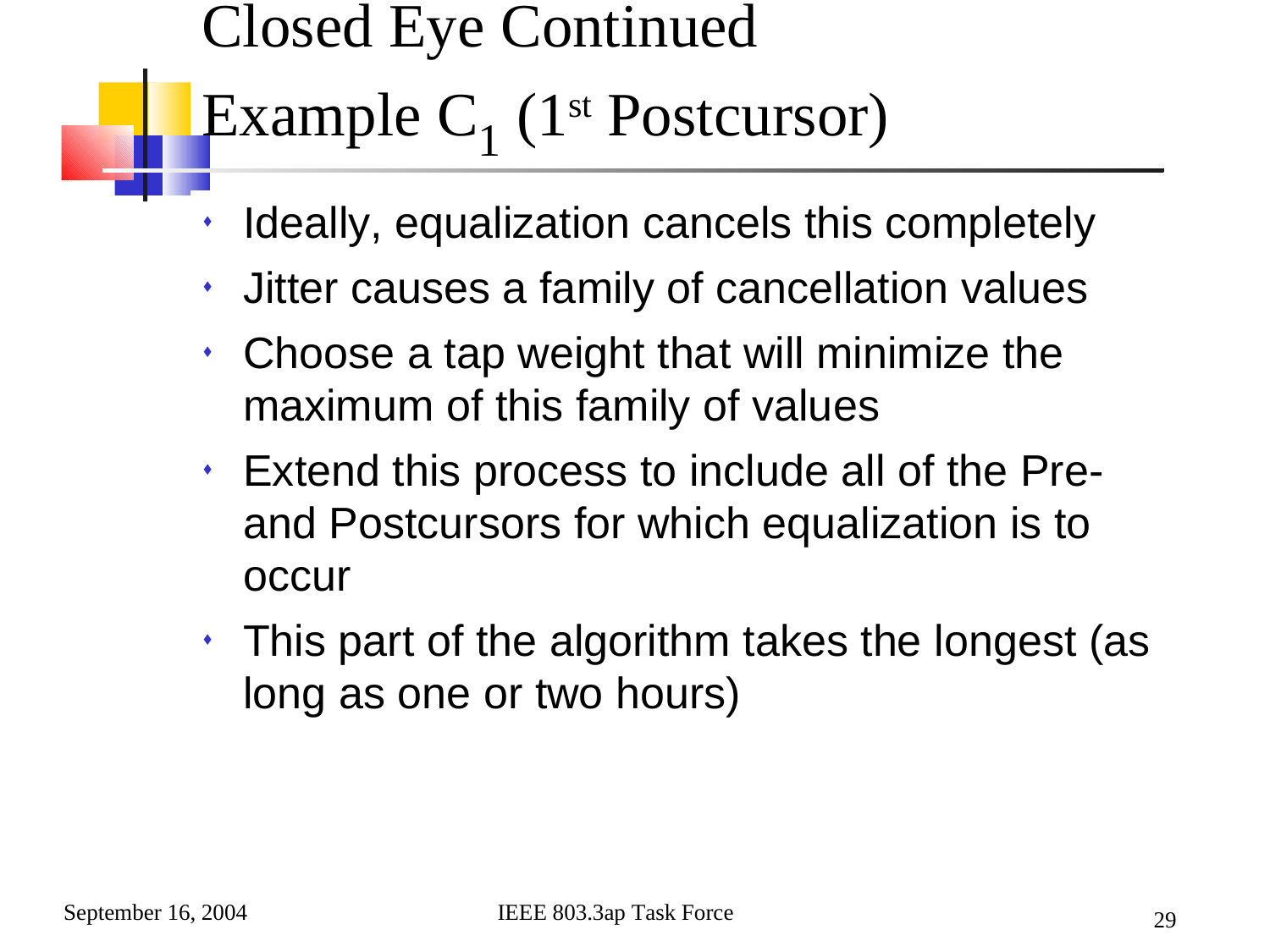# Example Stat Eye Plots (No Crosstalk)